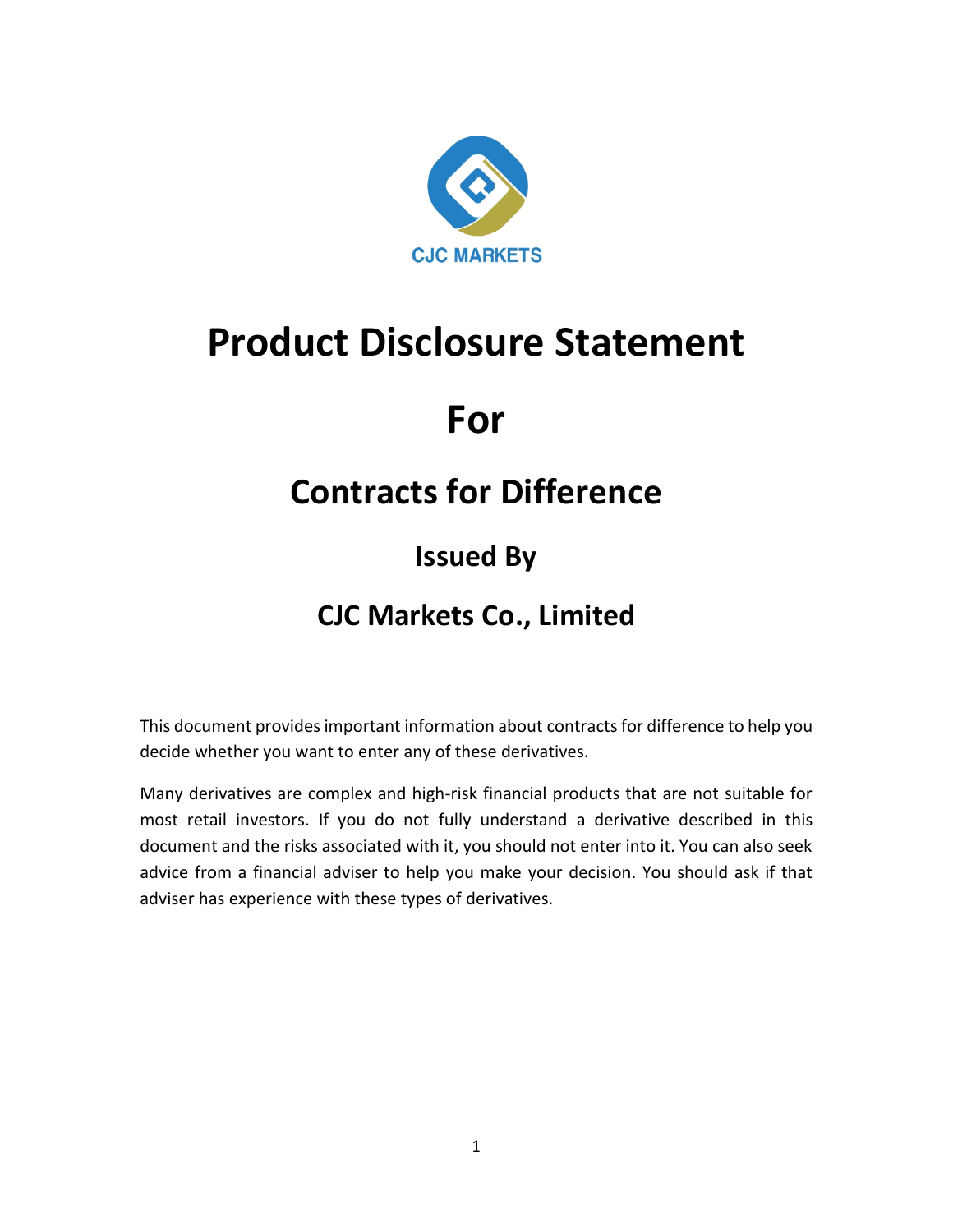## **1. Key information Summary**

## **What is this?**

This is a product disclosure statement ("PDS") for contracts of difference provided by CJC Markets Co., Limited ("CJC", "we", "our", "us"). Contracts for Difference are derivatives, which are contracts between you and CJC that may require you or CJC to make payments. The amounts that must be paid or received will depend on the price or value of the underlying currency, metal, commodity, or index. The contract specifies the terms on which those payments must be made.

## **Warning**

## **Risk that you may owe money under the derivative.**

If the value or price of the underlying currency, metal, commodity, or index changes, you may suffer losses. In particular, unlike most other kinds of financial products, you may end up owing significant amounts of money. You should carefully read section 2 of this PDS (Key Features of the Derivatives) on how payments are calculated.

#### **Your liability to make margin payments.**

CJC may require you to make additional payments (margins) to contribute towards your future obligations under these derivatives. These payments may be required at short notice and can be substantial. You should read carefully section 2 of the PDS (Key Features of the Derivatives) about your obligations

#### **Risks arising from issuer's creditworthiness.**

When you enter into derivative with CJC, you are exposed to a risk the CJC cannot make payments as required. You should carefully read section 3 of this PDS (Risks of these Derivatives) and consider CJC's creditworthiness. If CJC runs into financial difficulty, the margins you provide may be lost.

## **About CJC Markets Co., Limited.**

CJC Markets Co., Limited is a company incorporated in Saint Vincent and the Grenadines. We offer leveraged contracts for difference ("CFD") trading through an online trading platform. The company offers CFDs based on a range of underlying assets which includes currencies, metals, commodities and stock indices.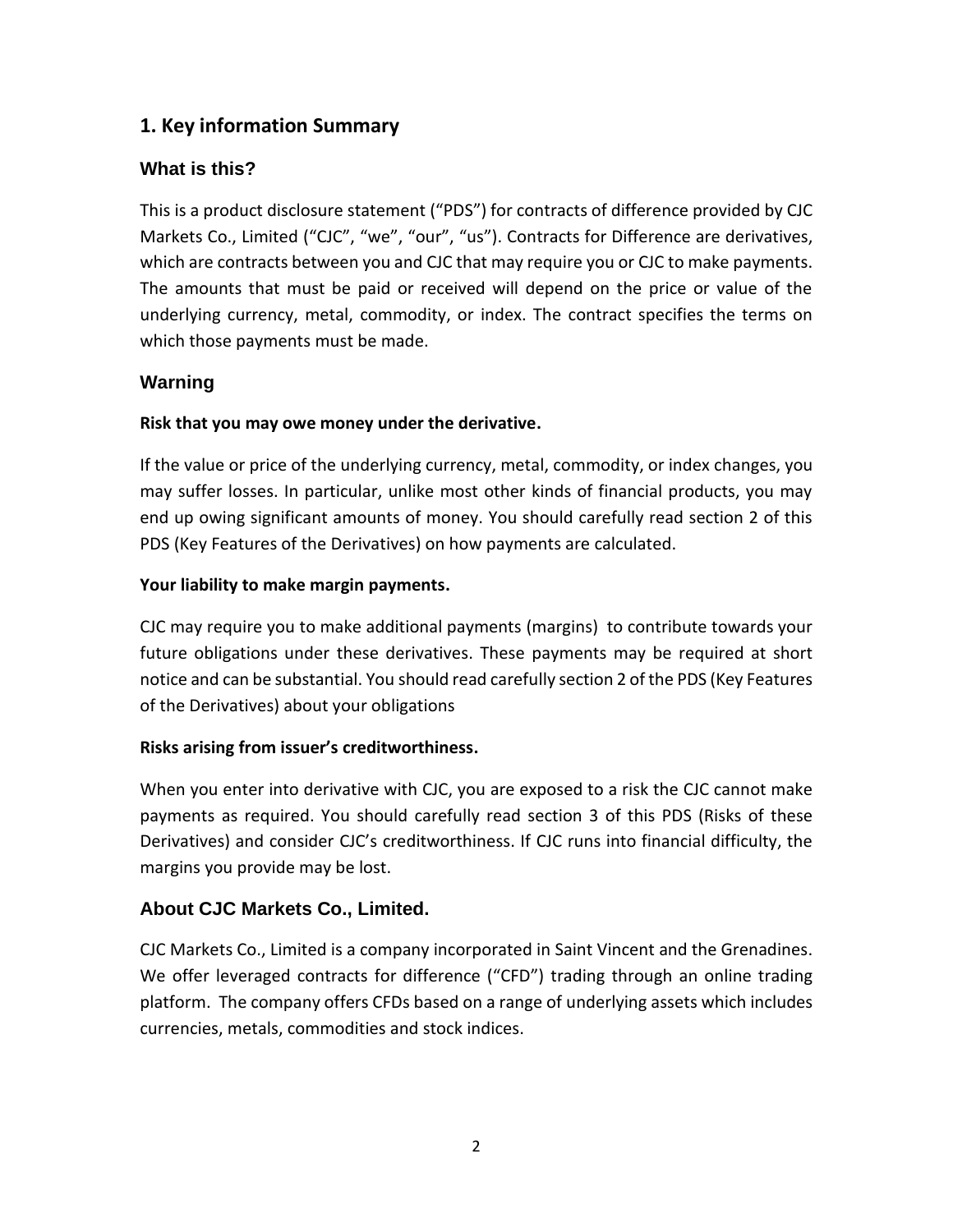#### **Which derivatives are covered by this PDS?**

This PDS covers the CFDs that you trade with CJC. Each CFD is based on an underlying asset which may be a currency, metal, commodity or a stock index. There is no delivery of physical for CFDs.

#### **Nature and effect and main uses**

Set out below is a brief description of the nature or effect of the derivatives and the key benefits or main uses of the CFDs we offer.

- The CFDs we offer are over-the-counter products. CJC will be the counterparty to your trades. They are not traded on an exchange. Unlike CFDs traded on an exchange, the terms and CFD specifications are not standardised and may differ from other offers.
- The CFDs' risk and reward profile and price movements are highly correlated to the underlying asset. Their changes in values are, to a high degree, subject to the same factors and market forces.
- The CFDs are non-deliverable CFDs. There is no physical delivery of the underlying asset. This means that the seller need not deliver, and the buyer need not take delivery of the underlying asset. The CFDs that you have bought or sold will remain open until your close it. The CFDs are cash settled. The difference between the price you buy at and sell at, and the roll-over cost makes up the profit or loss. Prior to the closing of the position, your position will be marked-to-market on a real time basis and any profit or loss will be credited to or debited from your account on a real time basis.
- The CFDs are traded on a margined basis. You are required to deposit with CJC a percentage of the total value of your positions ("margin"). The level of margin required is not the same for each CFD. The total amount of margin required is determined by the percentage required for each CFD and is subject to real time revaluation. CJC may change the margin required at any time. You will be advised of any margin changes by email or by notification on the trading system.
- You do not own the underlying asset and hence you do not have any rights or obligations associated with the asset.
- These CFDs cannot be sold, assigned or transferred to another person or entity. The only way for you to close your position is to liquidate it with CJC.

For investors whose objective is only to take advantage of price movements, these CFDs are the ideal assets as they need not have to deliver or receive the physical asset. There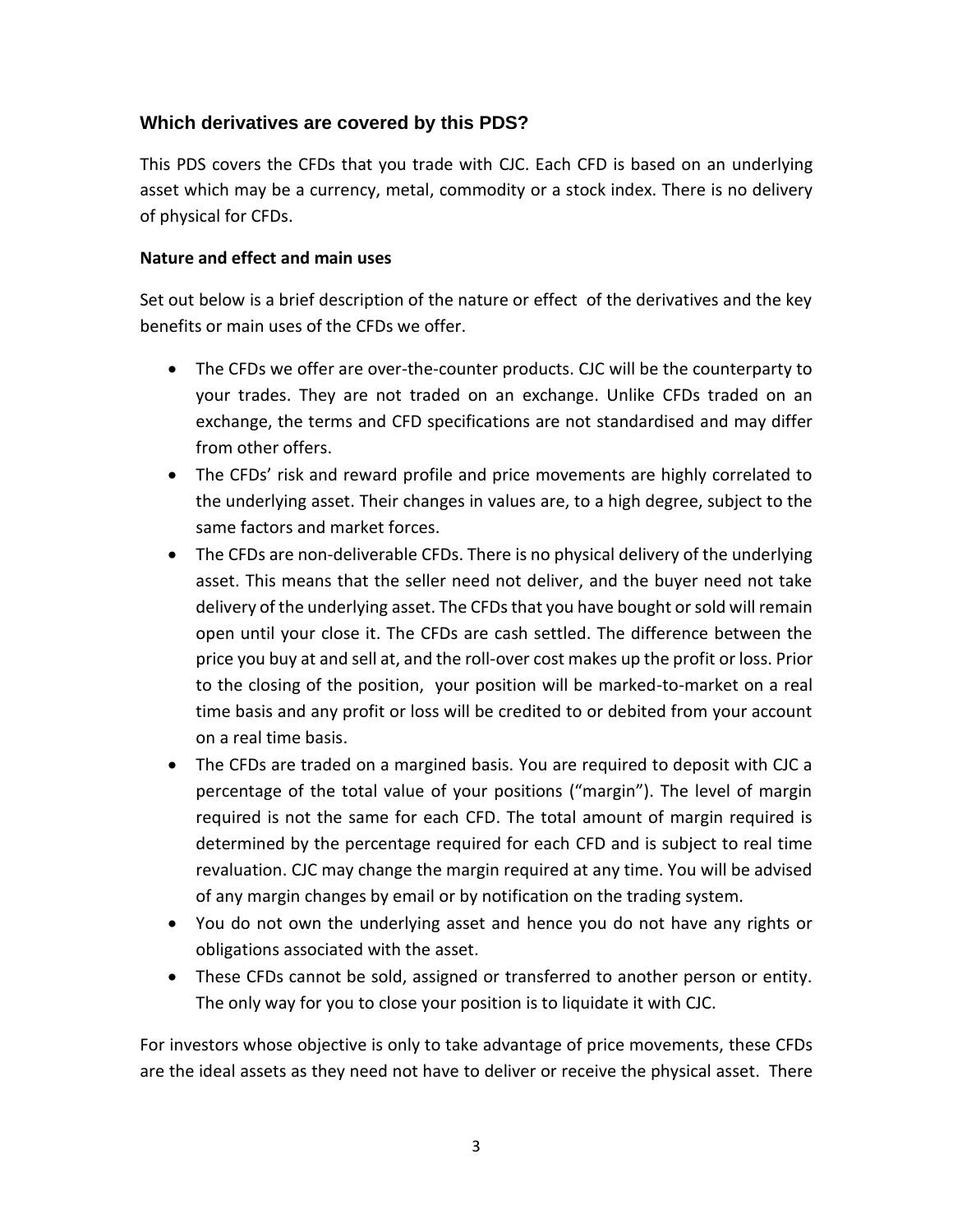may be costs and resources needed to perform the task of delivery and receipt of the physical asset.

For investors whose objective is to hedge their current or expected exposure to the price movement of the underlying asset, the CFDs offer a good hedging solution. Traders of the physical assets may buy or sell the derivative to hedge against unfavourable price movements.

The CFDs offered by CJC generally do not have an expiry date. This is unlike CFDs traded on an exchange which have expiry dates and hence requires the roll-over of the CFDs from one contract month to another. The CFDs suits investors across a wide range of holding period. CFDs can be used for short and long term trading. If you have sufficient margin, you can continue to hold on to the position.

The ability to transact using leverage is another benefit of the CFDs. Only a percentage of the position is needed to maintain the position. The holder of the position does not need to pay the full value of the position. This reduces the amount of capital needed.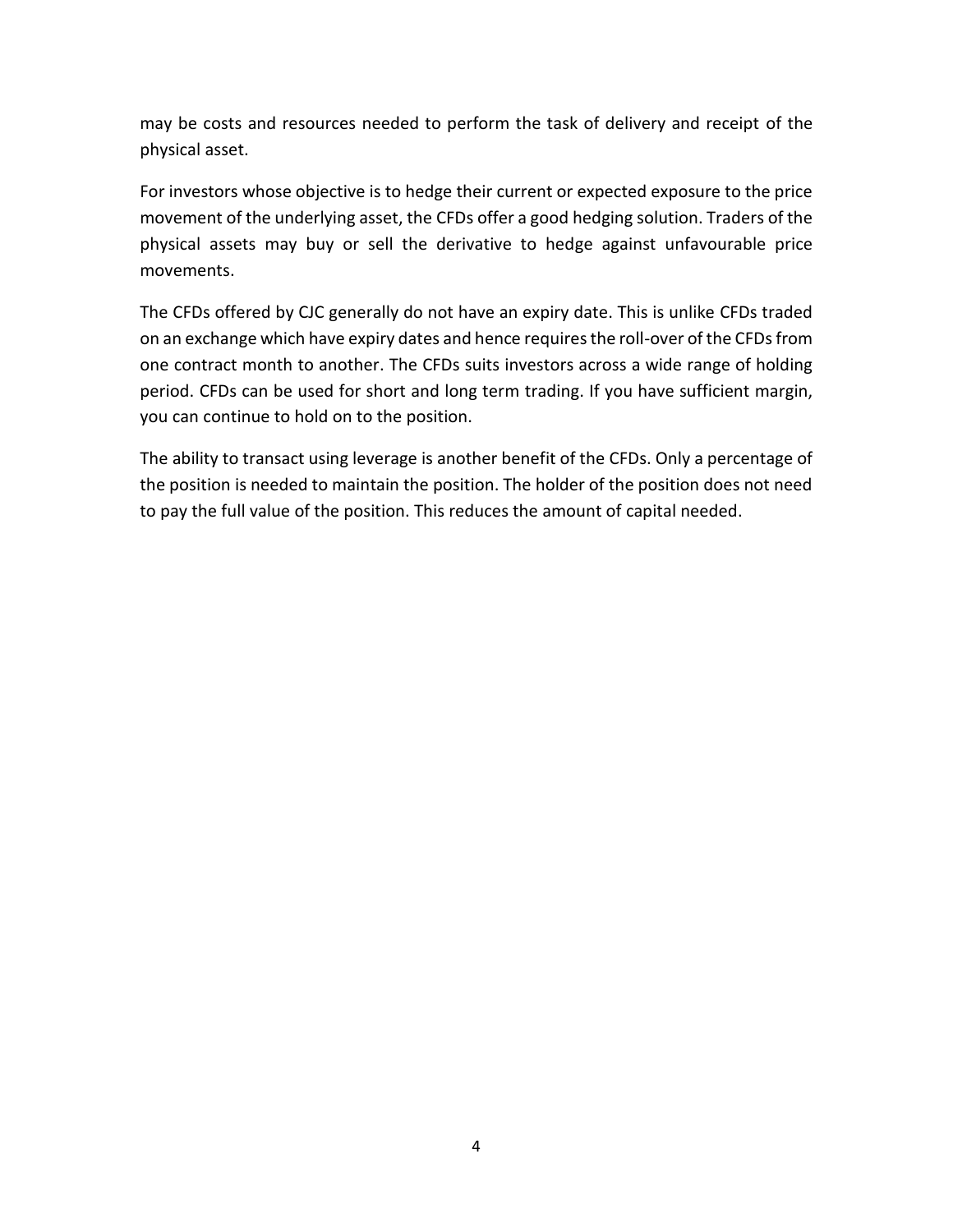## **Table of Contents**

| 1. Key Information Summary                                                  | $\overline{2}$ |
|-----------------------------------------------------------------------------|----------------|
| 2. Key Features of the Derivatives                                          | 6              |
| 3. Risks of these Derivatives                                               | 16             |
| 4. Fees                                                                     | 19             |
| 5. How CJC Markets Co., Limited Treats Funds and Property Received from You | 21             |
| 6. About CJC Markets Co., Limited                                           | 22             |
| 7. How to Complain                                                          | 23             |
| 8. Where You Can Find More Information                                      | 23             |
| 9. How to Enter into a Client Agreement                                     | 23             |
|                                                                             |                |

Glossary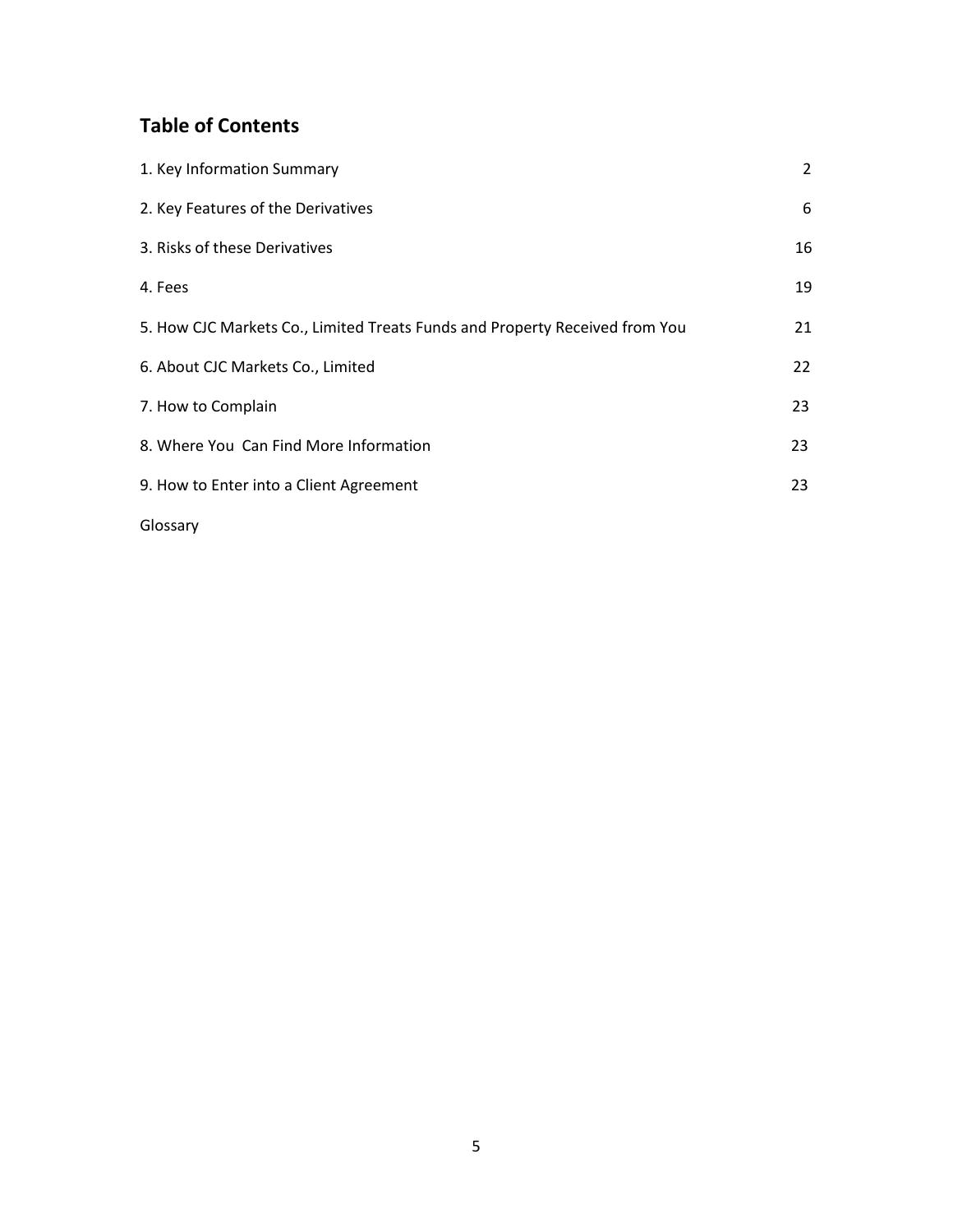## **2. Key features of the derivatives**

#### **Nature and effect of our CFDs**

A CFD for difference (CFD) is a CFD based on an underlying asset. This asset can be a currency, metal, commodity, an index or any other asset.

There is no delivery of the underlying asset. You are not buying or selling the underlying asset. You are buying or selling the derivative. The value of the derivative is derived from and is highly dependent on the value of the underlying asset. By entering into a CFD transaction, you are effectively buying or selling the underlying but in a derived manner. Similar to the risk of having a position in the underlying asset, you will be exposed to the risk of price changes in the underlying.

You enter a transaction by buying or selling with CJC and close out a transaction by doing the opposite with CJC. CJC is the counterparty to your transactions. By entering into these CFDs, you enter into an agreement with CJC to buy or sell at an agreed price. The price of your holding is revalued real-time by a marked-to-market process. If you have not closed out a transaction, you have a position, and this is subject to real time marked-to-market revaluation. The price of your position is compared to the prevailing market price and any profit or loss will be charged to your account immediately.

The CFD that you trade with CJC is considered an over-the counter product (OTC). It is a product that is offered by CJC and your contract is with CJC. You do not get to own nor deliver the underlying asset.

You will be trading on leverage. The amount of margin required is generally 0.167 to 4 percent. The margin required may be different for each CFD type and may be changed at any time and you are advised to make sure you are aware of the requirement prior to trading. Required margins are also calculated in a real-time manner. Your positions will be forced liquidated (stop-out) if your equity falls to a certain level (the stop-out level). This level is set to prevent your account from going into negative equity. However, there is no guarantee that your account will not go into negative equity. This may happen during periods of high volatility or poor liquidity. You must pay us the negative equity amount. Margin requirement and stop-out levels may change at any time. We will inform you of any changes.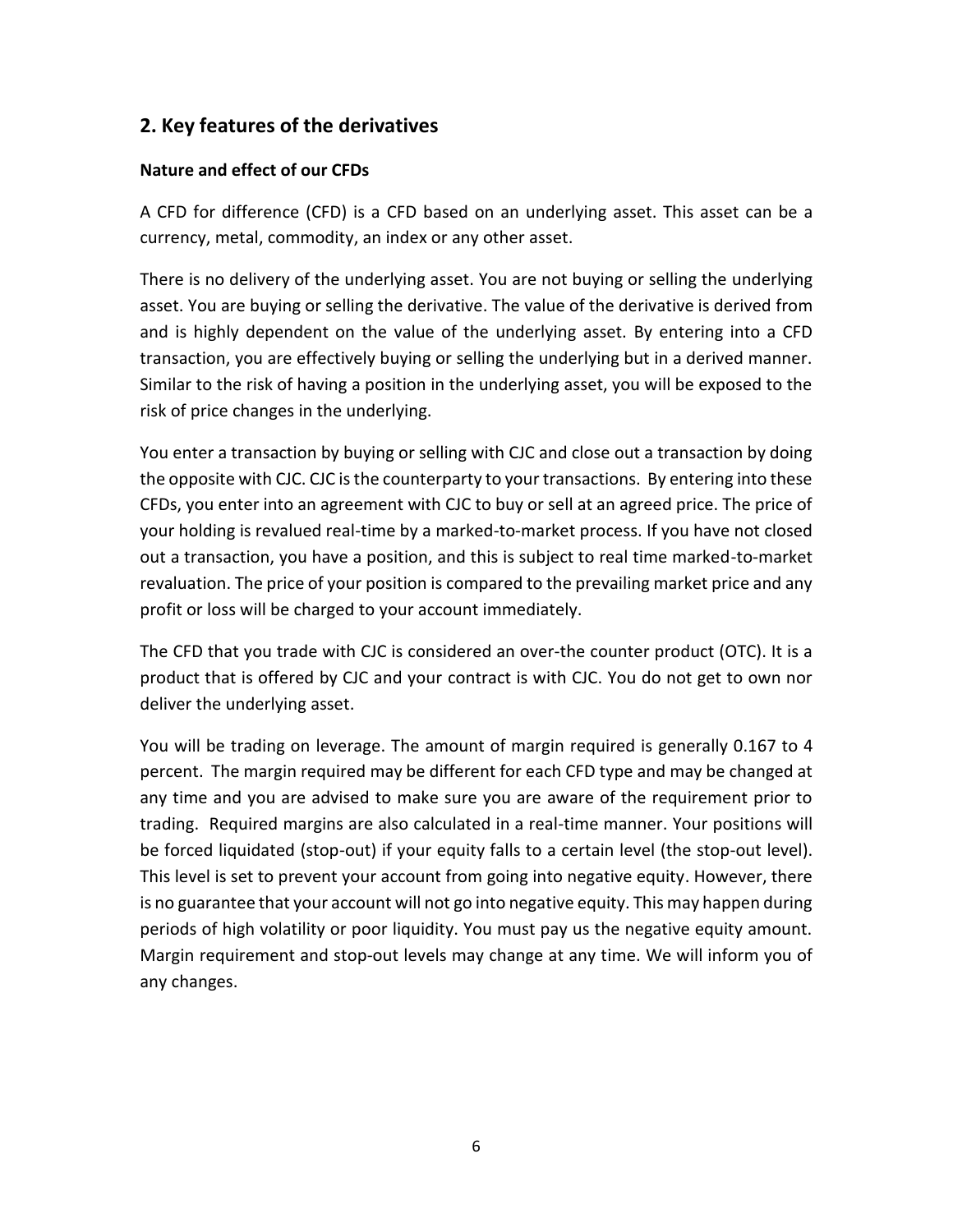Explanation of margin required/leverage

| Margin required/leverage  | Explanation                                 |
|---------------------------|---------------------------------------------|
| 0.167%/600 times leverage | A position of \$100,000 requires \$167 of   |
|                           | margin                                      |
| 0.25%/400 times leverage  | A position of \$100,000 requires \$250 of   |
|                           | margin                                      |
| 0.5%/200 times leverage   | A position of \$100,000 requires \$500 of   |
|                           | margin                                      |
| 1%/100 times leverage     | A position of \$100,000 requires \$1,000 of |
|                           | margin                                      |
| 1.5%/66.7 times leverage  | A position of \$100,000 requires \$1,500 of |
|                           | margin                                      |
| 2%/50 times leverage      | A position of \$100,000 requires \$2,000 of |
|                           | margin                                      |
| 3%/33.3 times leverage    | A position of \$100,000 requires \$3,000 of |
|                           | margin                                      |

A list of margins required, stop out levels and more information about our CFDs can be found at Contract Specification on our website.

#### **Key benefits and main uses of our CFDs**

The key benefits and uses of our CFDs are:

There is no need to deliver or take delivery of the underlying asset. For speculators, the main consideration is usually the difference between the entry price and close out price of the position. Delivery can be cumbersome and costly.

CFDs are generally cheaper to transact in than the underlying asset. Commissions are usually lower or none. Trading on leverage (only a small percentage of the notional amount is required to establish a position) also results in savings in terms of the cost of funds from the smaller amount of funds needed to undertake the same amount of risk.

Percentage gains are magnified due to the leveraged nature of the product. However, losses will also be magnified in percentage terms.

CFDs can be used for both speculation and hedging purposes. CFDs allow the investor to trade from both a "long" and "short" position. A "long" position is established when the investor believes there will be a price appreciation. He buys the CFD. A "short" position is established when the investor believes there will be a price depreciation. He sells the CFD. Some underlying asset markets do not allow for the maintenance of short positions. A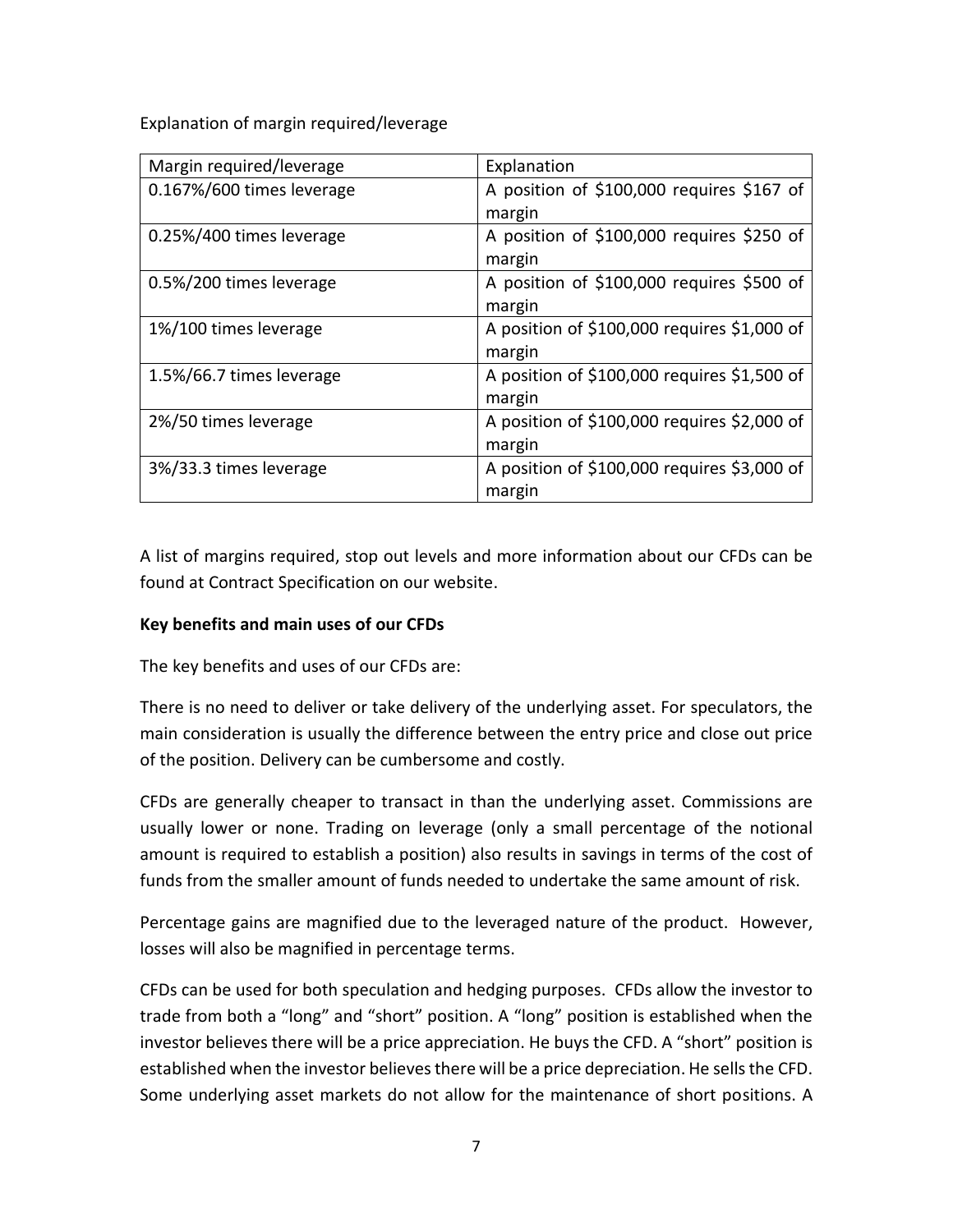position is closed by doing the opposite of establishing a position. If you originally bought (you have a long position), you must sell to close the position. If you originally sold (you have a short position), you must buy to close the position

CFDs can be used for hedging. Investors with an underlying position or who expect to have a position may use a CFD to hedge the position by entering into a transaction which is opposite to the position. Depending on the degree of hedging, a loss or profit on the derivative is compensated by a profit or loss on the underlying asset.

## **Description of amounts payable, how to calculate the amounts payable under the CFDs and delivery obligations.**

## *Types of amounts payable*

There are 4 types of amounts payable. These are the spread, margin, profit or loss and the roll over (swap) costs.

## *How to calculate the amounts payable*

a. Spread

This is the difference between CJC's buying and selling price of a CFD. It is calculated as follows:

Spread = transacted amount x (Offer price – Bid price)

b. Margin.

This is the amount of money that is needed to maintain a position. The margin is a calculated as a percentage of the notional amount traded and is calculated as follows:

Margin required = transacted amount x margin required.

c. Profit and Loss

Profit and loss are calculated in a real time manner. It is the difference between the price of your position and our current market price. Your profit and loss will be calculated as follows:

Long Position: Position size x (current price – cost price)

Short Position: Position size x (cost price – current price)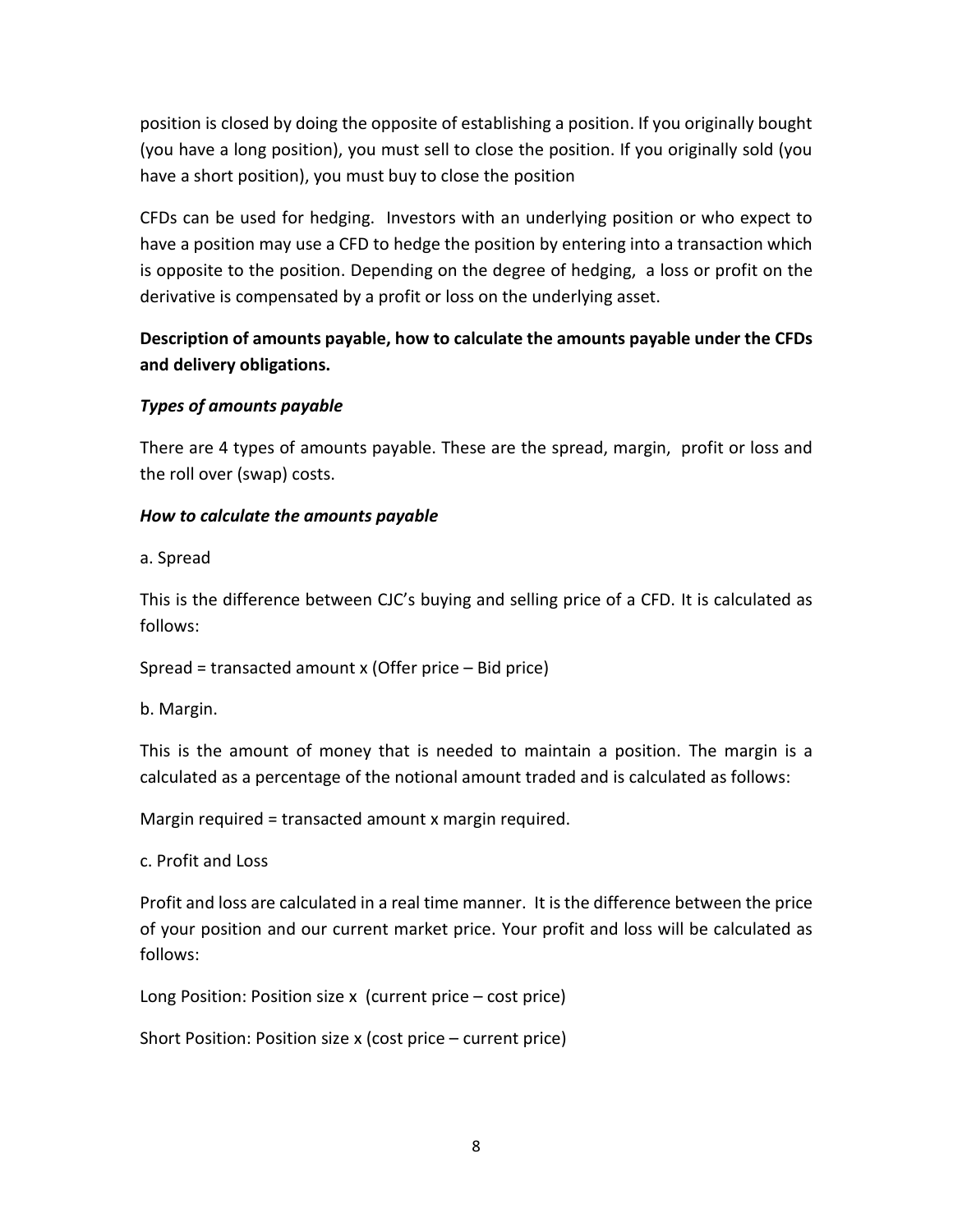#### d. Roll-over (Swap) Cost

Your positions are subject to a roll-over (swap) cost every day. This cost may be a credit or a debit and is applied to your account at the end of each trading day. For currency CFDs , this is the interest differential between the two currencies. For metals, commodity and index CFDs, this cost is the funding cost. Roll over (swap) costs are not fixed and may change at any time. They are available on the trading platform.

#### Generally:

The holder of a long position in a higher yielding currency gets a credit and the holder of short position in a higher yielding currency gets a debit.

The buyer of a metals, commodity or stock index CFD gets a debit while the seller gets a credit.

CJC may add a spread to these costs. At times, due to low interest rate differentials and low funding costs, with the addition of CJC's spread, you may be charged with a debit for both sides of your positions. Roll over (swap) costs are charged every day until your position is closed.

The spread, margin required and roll over (swap) costs are not fixed and may be changed at any time. The spread and roll over (swap) costs are available on the trading platform and the margin required is available under Contract Specifications on our website.

#### *Delivery obligations*

If your position moves in your favour, we are obligated to credit to your account the profit. If your position moves against you, the loss will be debited from your account. We will also credit or debit your account with the roll-over (swap) cost each day as long as your position is open. If your position moves against you, there are 3 things you can do:

- You close the position.
- You deposit more money into your account to continue to maintain the position.
- You do nothing. However, should your equity fall to the stop-out level, your positions will be closed out.

Our system allows you to have access to your position, profit/loss, margin required and margin level real time and at all time. It is your responsibility to ensure that you are aware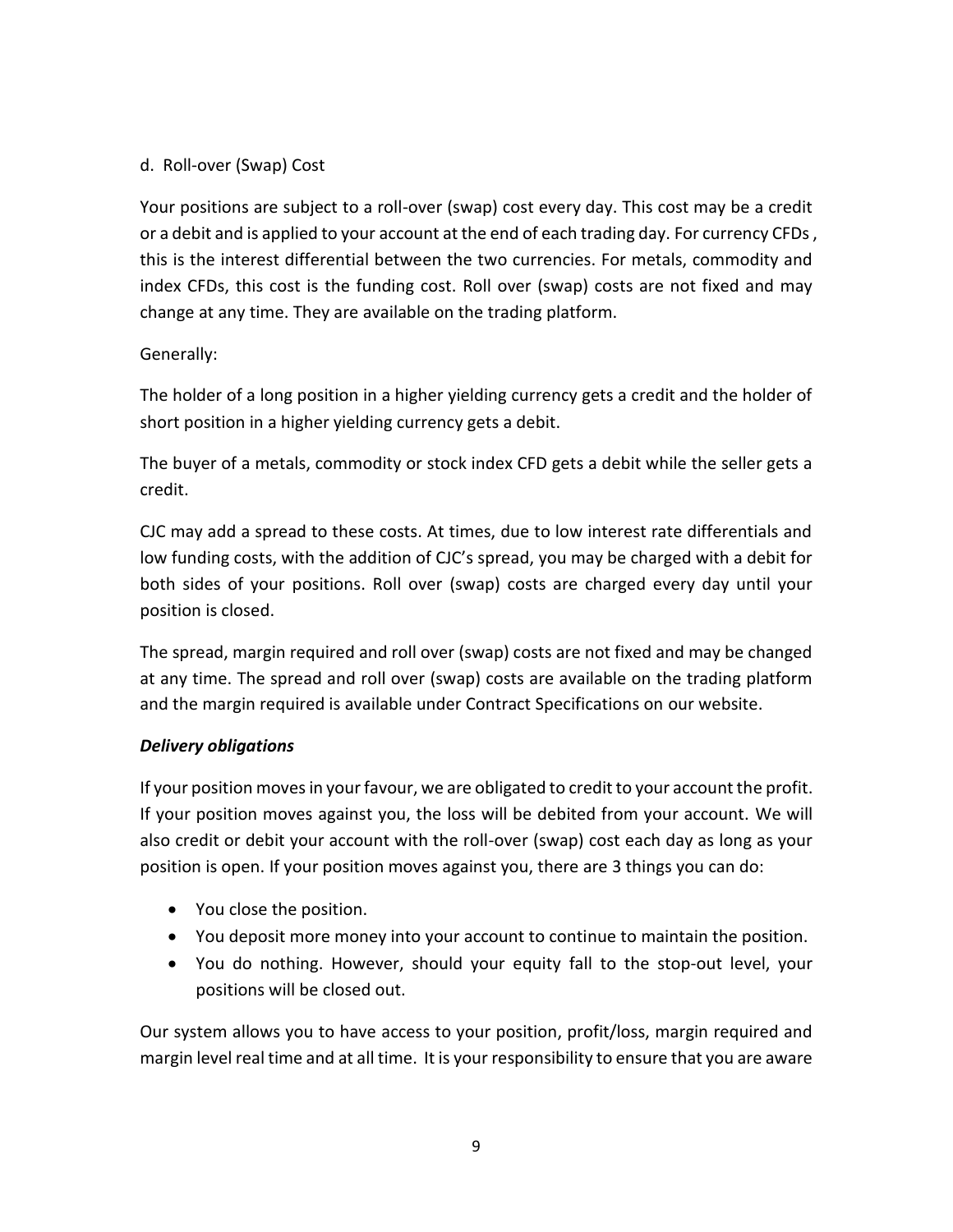of your account's situation at time, especially with regards to positions, profit and loss and margin levels.

CJC is not obligated to make margin calls. Stop-out execution will be performed without notification to you and if your account is in negative equity after the completion of the stop out process, you are obligated to make payments to us to eliminate the negative equity.

A more detailed description of the amounts payable, the method of calculating and delivery obligations are found in the Examples section below.

#### *Terms of our CFDs*

Generally, each CFD you have can be held for as long as you have enough funds for your margin requirement. It will only be closed when you do an offsetting and opposite transaction to close it. CFD positions that are held overnight will incur roll-over (swap) costs. For currency CFDs, this cost is derived from the interest differential between the two currencies. For metals, commodities and index CFDs, this cost is the cost of funding the purchase or sale of the underlying asset. Examples of these terms are set out in the examples below.

#### *Examples*

The below examples show how you can establish a position, the spread that you must pay, the margin that is required, the roll over (swap) costs and the profit and loss that is realised when the position is closed.

#### **Example 1 – Currency CFD**

Person A's account is denominated in USD. He thinks that the NZD will appreciate against the USD. He wants to establish a long position by buying 1 lot of NZD vs. the USD, (NZDUSD).

The price of NZDUSD quoted by CJC is 0.6495 bid/0.6500 offer. He buys 1 lot (which is equal to NZD 100,000) at 0.6500.

#### *Spread*

CJC receives the spread which is the difference between the bid and offer price. In this case, it is 0.0005. This spread is incorporated into his position as when he closes his position, he must sell at the bid price.

The value of the spread is calculated as: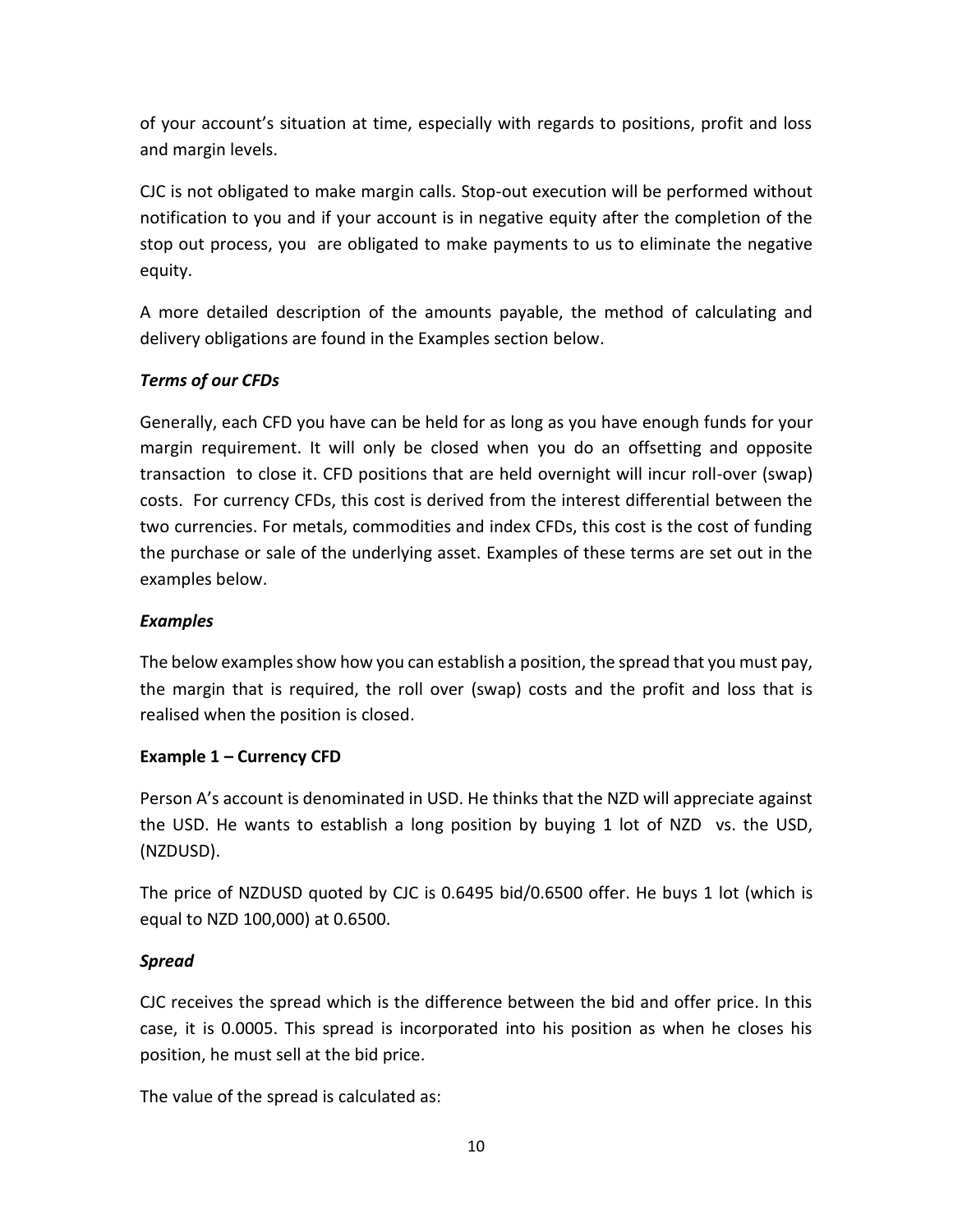100,000 x  $(0.6500 - 0.6495) =$  USD 50.

#### *Margin*

The margin required is calculated as follows:

The margin required is 0.5 %.

Margin required = Transacted amount x margin required.

 $= (100,000 \times 0.6500) \times 1\% = \text{USD } 325$ 

#### *Roll over (swap) cost*

If the position is held across the trading day, it will be charged a roll over (swap) cost. This cost is available on the trading platform.

For that day, the cost is USD 3.00 a day per lot. He pays the roll-over (swap) cost because he is long the lower interest yielding currency (NZD).

Roll-over (swap)  $cost = 1 x - USD 3.00 = - USD 3.00$ .

#### *Profit and loss*

Scenario 1: Making a profit.

On day 2, The price has risen. The NZDUSD rate is now at 0.6600 and he decides to close his position at the current price. His profit or loss is calculated as follows:

Profit/loss  $=$  Position size x (current price – cost price)

 $= 100,000 \times (0.6600 - 0.6500)$ 

= USD 1,000 (profit)

His final profit/loss = profit/loss + roll over (swap) cost

= USD 1,000 – USD 3.00

= USD 997.00 (profit)

The spread has been incorporated into the bid - offer price that he sold at to close his position.

Scenario 2: Making a loss.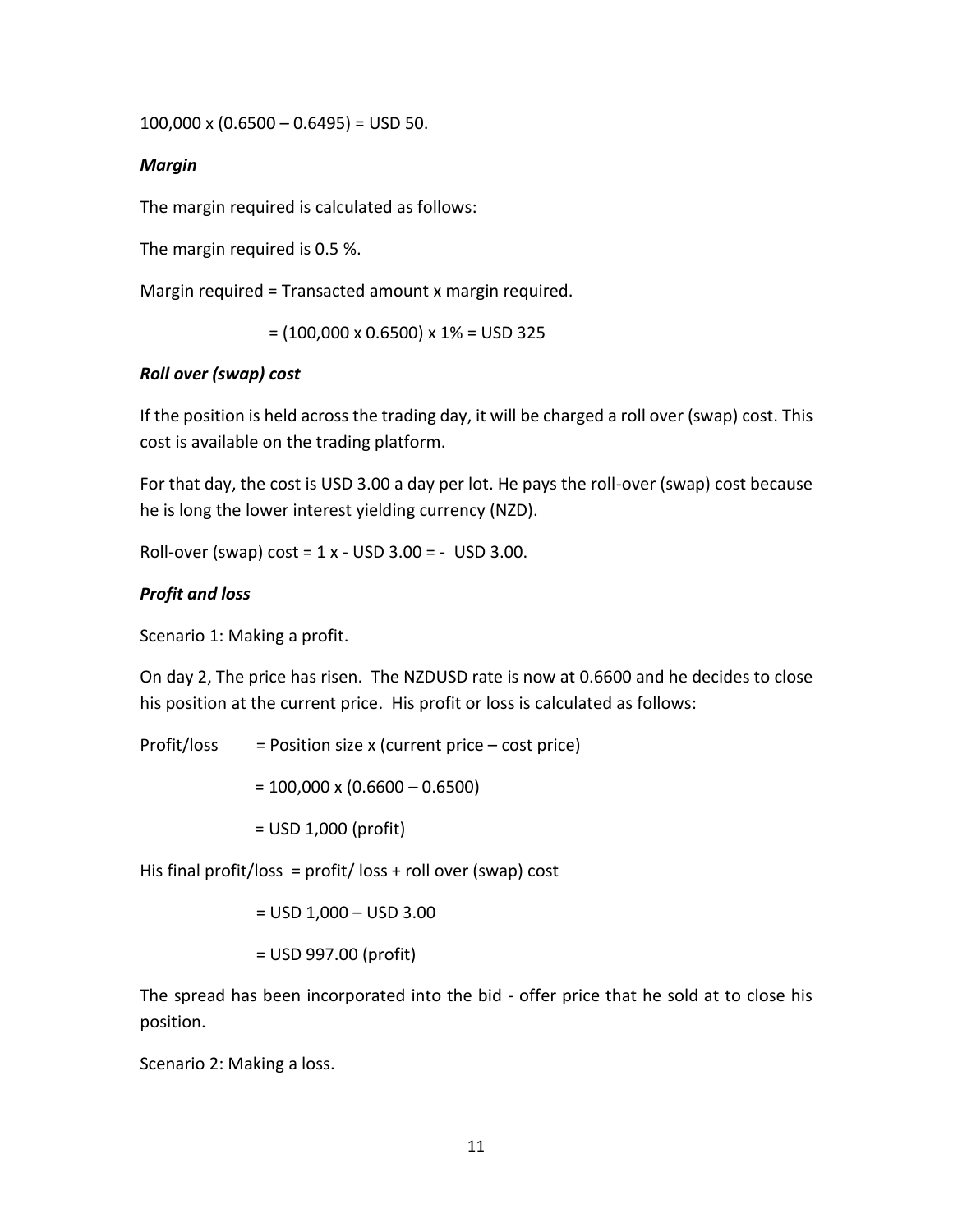On day 2, The price has fallen. The NZDUSD rate is now at 0.6380 and he decides to close his position at the current price. His profit or loss is calculated as follows:

Profit/loss  $=$  Position size x (current price – cost price)  $= 100,000 \times (0.6380 - 0.6500)$ = - USD 1,200 (loss)

His final profit/loss =  $profit/loss + roll over (swap) cost$ 

= - USD 1,200 – USD 3.00

= - USD 1,203 (loss)

The spread has been incorporated into the bid - offer price that he sold at to close his position.

#### **Example - Metal CFD**

Person A's account is denominated in USD. He thinks that the Gold will appreciate against the USD. He wants to establish a long position by buying 1 lot of Gold vs. the USD, (GOLD)

The price of GOLD quoted by CJC is 1187.00 bid/1188.00 offer. He buys 1 lot (which is equal to USD 11,880) at 1188.00.

This is calculated as follows:

1 (lot) x 100 (contract size) x 1188 (price) = USD 118,800

#### *Spread*

CJC receives the spread which is the difference between the bid and offer price. In this case, it is USD 1.00. This spread is incorporated into his position as when he closes his position, he must sell at the bid price.

The value of the spread is calculated as:

Spread = no. of lots x contract size x (offer price – bid price)

 $= 1 \times 10 \times (1188.00 - 1187.00) =$  USD 10.

#### *Margin*

The margin required is calculated as follows: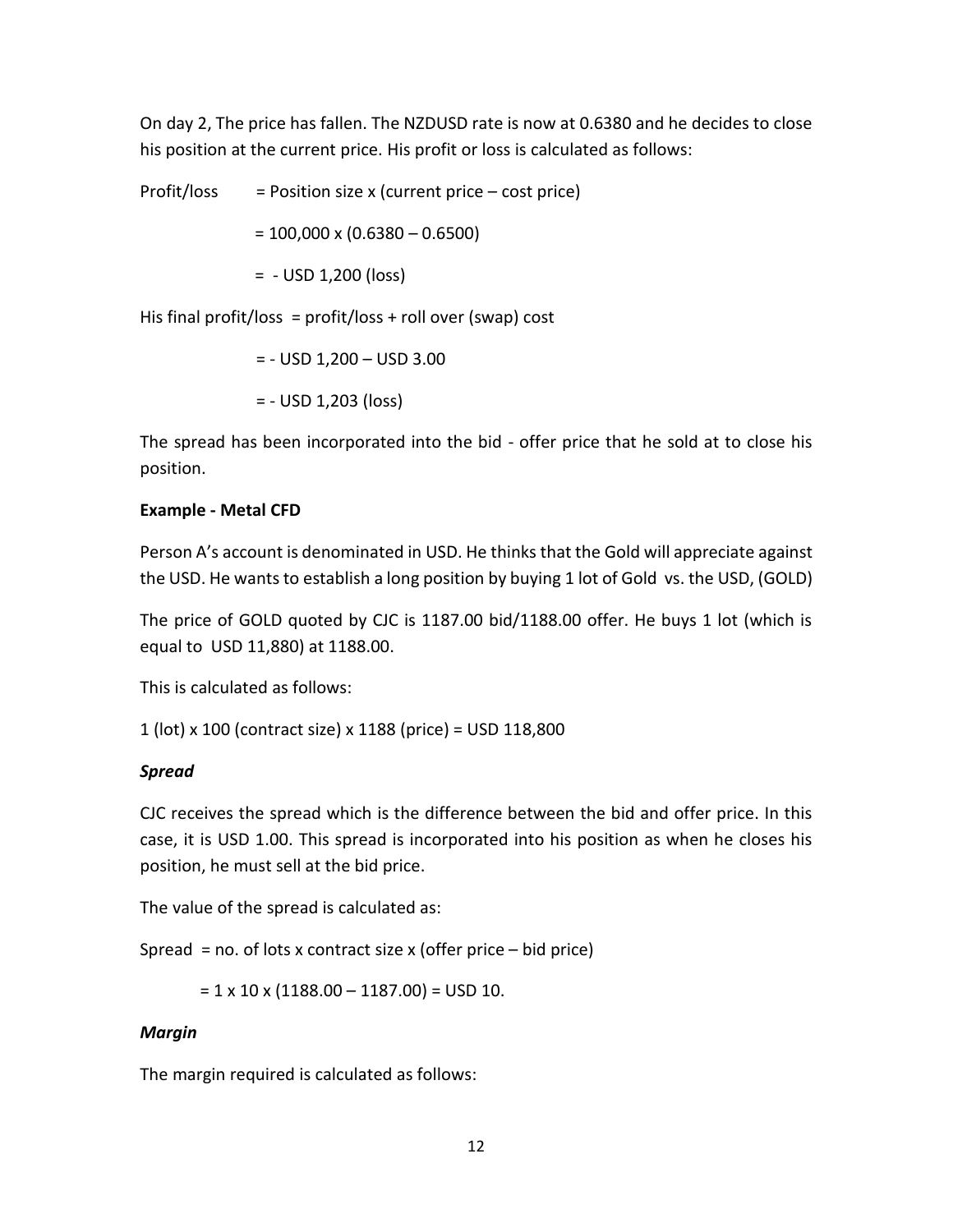The margin required is 0.5 %.

Margin required = Transacted amount x margin required.

 $= 118,800 \times 0.5 \%$ 

 $=$  USD 594

#### *Roll over (swap) cost*

If the position is held across the trading day, it will be charged a roll over (swap) cost. This cost is available on the trading platform.

For that day, the cost is USD 1.78 a day per lot. He pays the roll-over (swap) cost because he is assumed to have to fund the cost of buying Gold.

Roll-over (swap) cost =  $1 x -$  USD  $1.78 = -$  USD  $1.78$ .

#### *Profit and loss*

Scenario 1: Making a profit

On day 2, The price has risen. The GOLD rate is now at 1195.00 and he decides to close his position at the current price. His profit or loss is calculated as follows:

Profit/loss  $=$  Position size x (current price – cost price)

 $= 1 \times 10 \times (1195.00 - 1188.00)$ 

= USD 70 (profit)

His final profit/loss =  $profit/$  loss + roll over (swap) cost

= USD 70.00 – USD 1.78

 $=$  USD 68.22

The spread has been incorporated into the bid - offer price that he sold at to close his position.

Scenario 2: Making a loss

On day 2, The price has fallen. The GOLD rate is now at 1175.00 and he decides to close his position at the current price. His profit or loss is calculated as follows:

Profit/loss  $=$  Position size x (current price – cost price)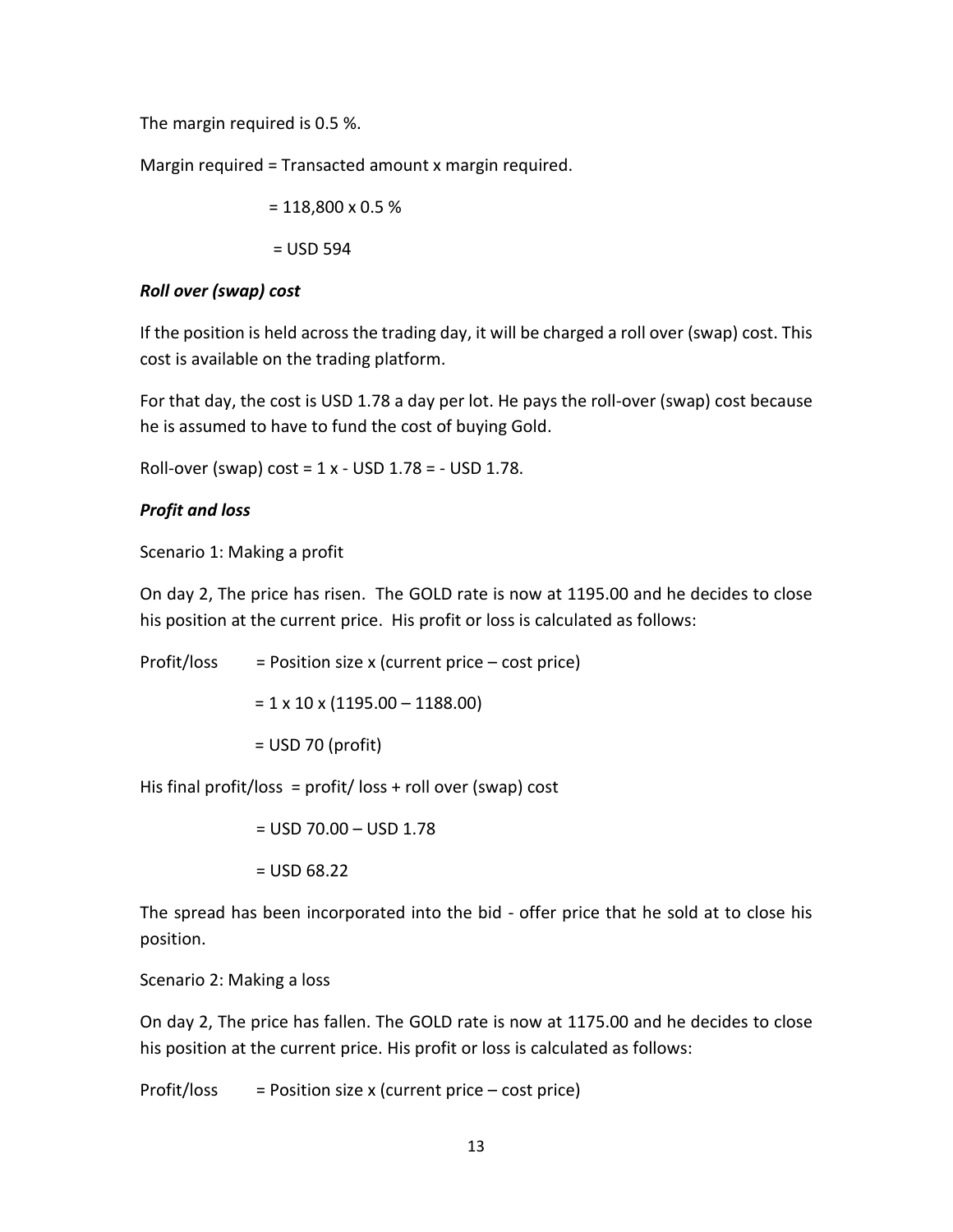$$
= 1 \times 10 \times (1175.00 - 1188.00)
$$

= - USD 130 (loss)

His final profit/loss =  $profit/loss + roll over (swap) cost$ 

$$
= - \text{USD } 130 - \text{USD } 1.78
$$

$$
= - \text{USD } 131.78 \text{ (loss)}
$$

The spread has been incorporated into the bid - offer price that he sold at to close his position.

These above example shows how a CFD works and the some of the situations which you may encounter when trading in CFDs. They are hypothetical situations for illustrative purposes only. Please note that corporate actions may affect the price of a stock index CFD.

Each example provides an example of one situation only and does not reflect the specific circumstances or the obligations that may arise under a derivative entered into by the investor.

#### **How to enter into a CFD**

To enter into a CFD, you must first open account with CJC and then access the trading system or contact us to enter a transaction.

#### *Opening an account with CJC*

Clients who wish to enter a CFD must first open an account with CJC. Prior to opening the account, you must read and understand this PDS and other information that are contained in the offer registry.

When you open an account, you agree to be bound by the terms and conditions in this PDS and the Client Services Agreement. We require information from you and you agree that the information you have provided is true and correct. We will also require proof of identity, bank account information, address and other information that is required when we request.

We will also may need to assess your suitability to trade derivatives. Such an assessment may consider your trading experience, professional or educational qualifications and funds available. We may also assess your understanding of risk, leverage, volatility and other aspects of derivatives trading.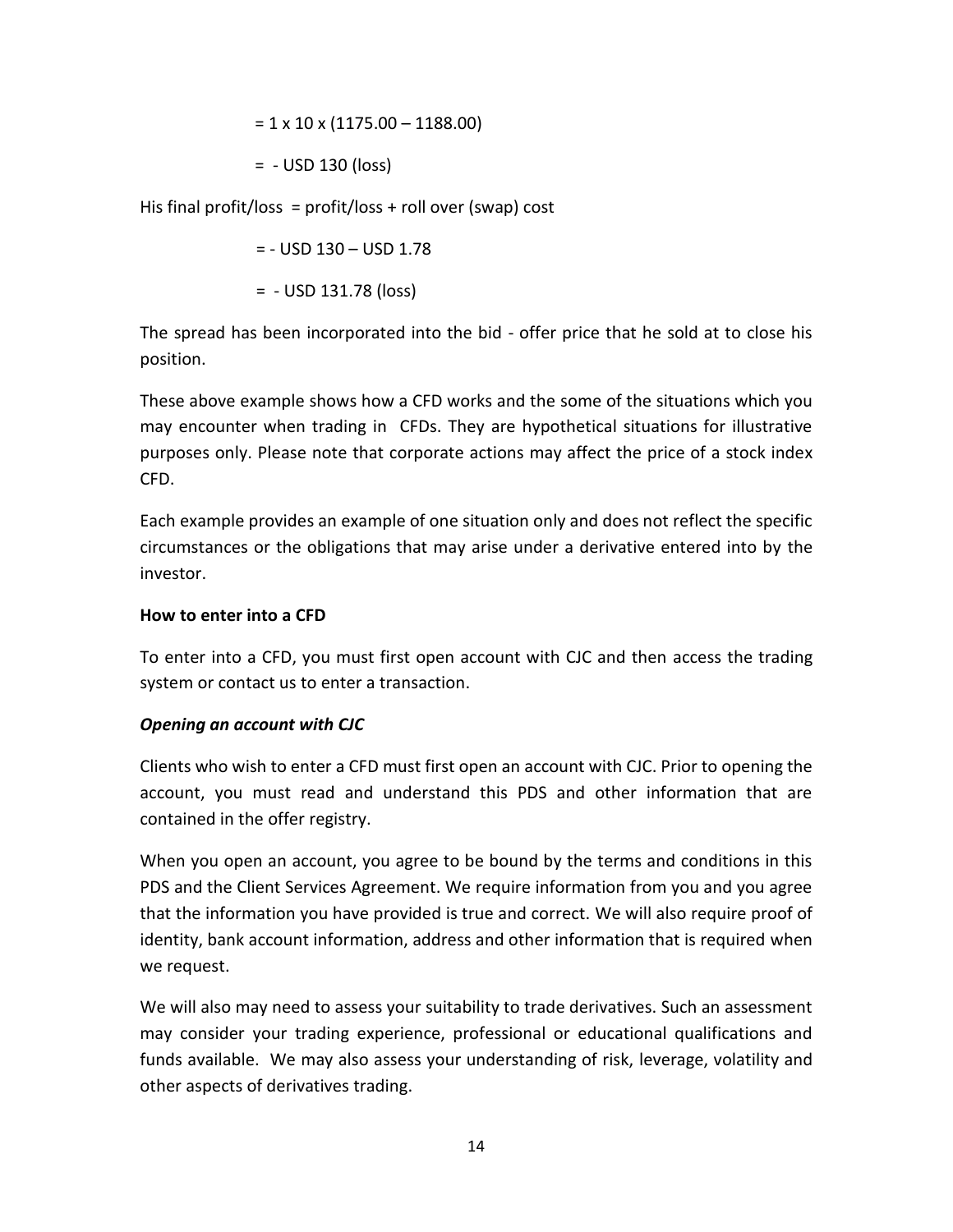We will also may ask you to acknowledge that you are solely responsible for the monitoring of your positions and risks and your obligations under our agreement.

Once your application is approved, you will be provided with:

- A link to access the trading system with your log-in details
- Information regarding the deposit of funds with CJC
- Once you have deposited enough margin, you may commence to enter into a CFD. There is no minimum amount of margin required. However, if you have insufficient margin, you will not be able to enter into a transaction.

#### *Entering into a transaction*

You enter into a transaction by trading on CJC's electronic trading platform by entering your log-in details. On this platform you can:

- View real-time prices
- Place, amend and delete orders
- View charts and perform technical analysis
- Set alerts
- Access your Position, Equity, Free margin and Percentage on a real time basis
- Access your trading history

To enter into a transaction, you will need to place an order. Your order must include the type of contract, the amount, the price, the type of order, whether you are buying or selling and the expiry of the order if any. You will be quoted a price and you can choose to transact or not. If you choose not to transact, you may request a price again. Your orders will be displayed on the system and you will receive a confirmation from us when a trade has been executed by you.

You can also enter into a transaction by calling us to place an order. We will identify you by asking you for your telephone password. The requirements for placing an order by telephone is the same as that placing an order on-line. Your orders will also be displayed on your system and you will receive a confirmation from us when a trade has been executed for you.

#### **Rights to alter terms of a CFD or to terminate the CFD**

Your CFD cannot be altered. However, you can close out your position partially any time during trading hours. This can be done by reducing the number of contracts held. If your position is closed partially or fully, the profit or loss will be realised and charged to you.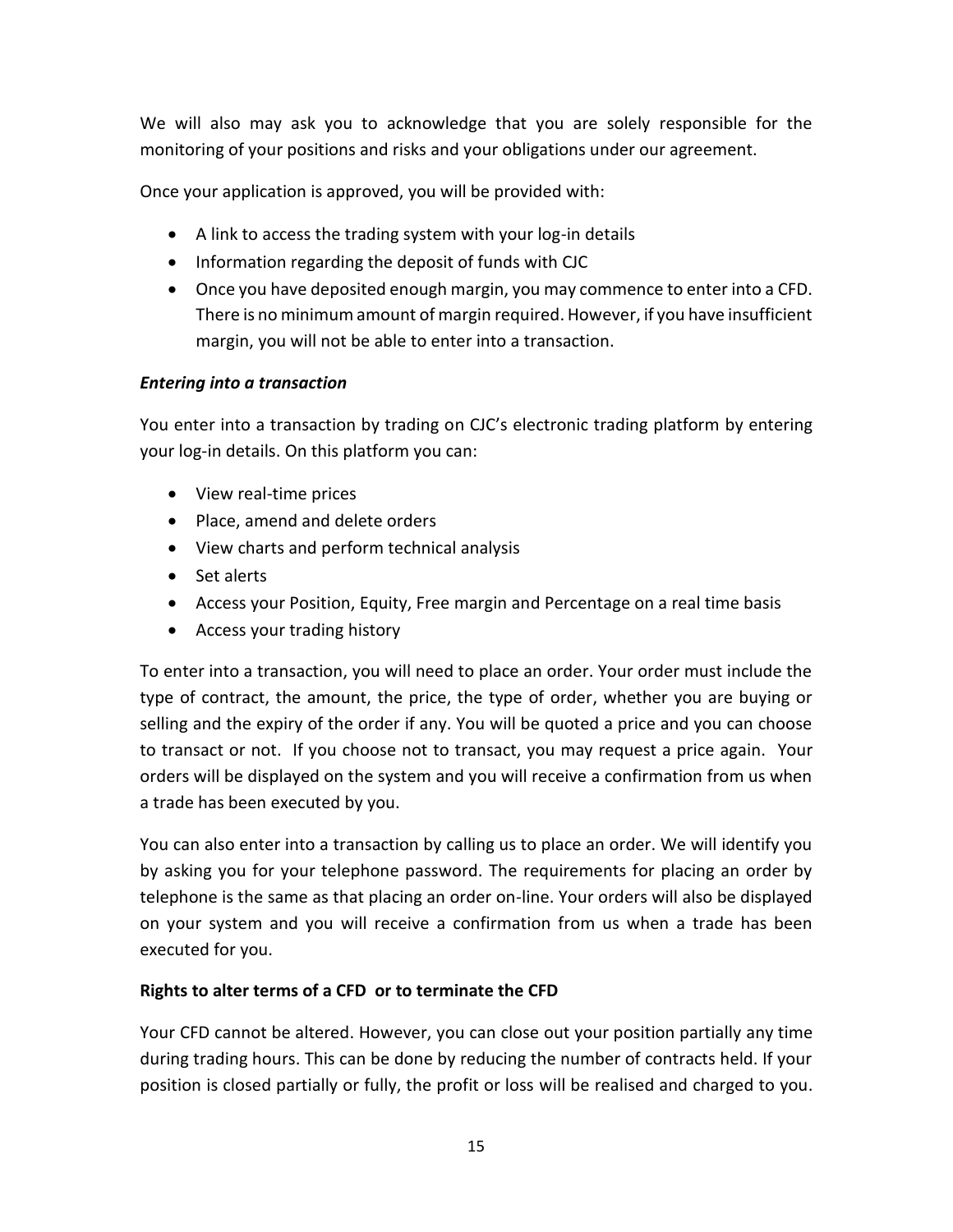For index CFDs, corporate actions such as dividend payments and share splits or consolidation may affect the price.

You cannot terminate a CFD, but you can close out your CFD position. By doing so, you will realise the profit or loss, and this will be charged to your account.

Both CJC and you can terminate the Client Services Agreement by giving written notice. CJC needs to give you 30 days' notice. You can give notice to terminate at any time. We will endeavour to close your account within a reasonable period. You will need to close all your positions and ensure that your account has a positive equity and that you do not owe us money. If you owe us money, you must pay us the money before the agreement can be terminated. Once notice to terminate has been given, we reserve the right to not allow you to open new positions.

We reserve the right to not accept anyone as a client, suspend or close the account of any client and to restrict the trading activity of any client. At times, prices that are not representative of the market may be quoted to you and transacted by you. We reserve the right to reverse such trades or modify the prices of such trades to reflect the correct pricing at that time.

## **3. Risk of these derivatives**

Trading in these derivatives exposes you to risks. Three risks that are associated with the trading of these derivatives are product risk, issuer risk and risk when entering or settling the derivatives

#### **Product Risks**

The table below lists the significant risks to investors that arise from the contractual terms of the derivatives and from the client agreement.

| <b>Risk</b>              | Circumstances that may give rise to risk / example of how risk                                                                                                                                                                                                      |
|--------------------------|---------------------------------------------------------------------------------------------------------------------------------------------------------------------------------------------------------------------------------------------------------------------|
|                          | arises                                                                                                                                                                                                                                                              |
| Leverage risk            | Our CFDs are traded using leverage. Leverage allows to you to<br>trade to a large position by depositing a percentage of the value<br>of the position as margin. Leverage increases the percentage<br>profit or loss. If you do not have enough margin or is highly |
|                          | leveraged, your positions may be stopped-out. There is also the<br>possibility that you may lose more than your initial investment.                                                                                                                                 |
| Foreign exchange<br>risk | Your account is denominated in the currency of your choice. All<br>profit and loss and costs are converted into this currency of your<br>choice. Due to fluctuations in exchange rates, your profit or loss                                                         |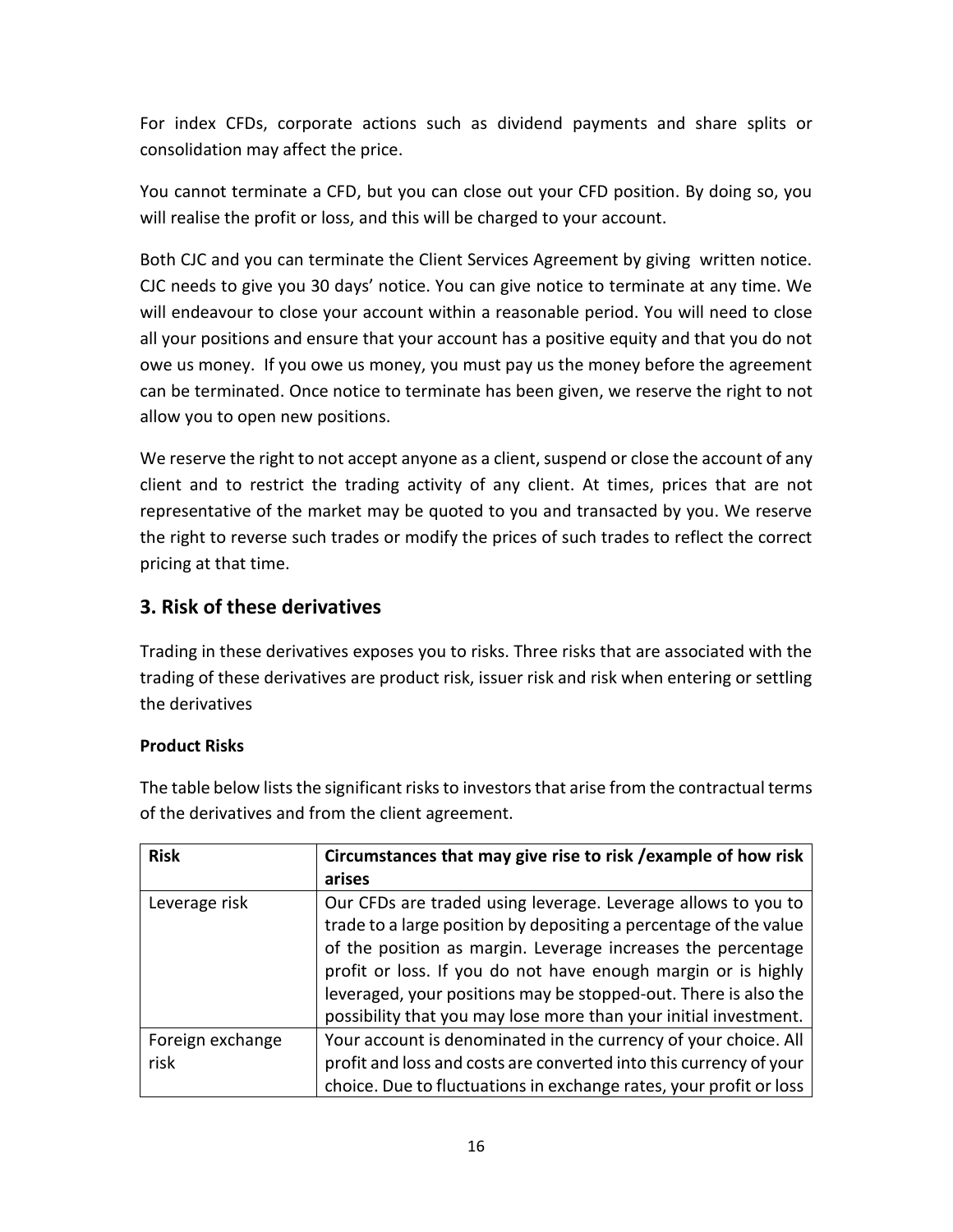|                          | and costs may increase or decrease when converted into the<br>currency that your account is denominated in.                                                                                                                                                                                                                                                                                                                                                                                 |
|--------------------------|---------------------------------------------------------------------------------------------------------------------------------------------------------------------------------------------------------------------------------------------------------------------------------------------------------------------------------------------------------------------------------------------------------------------------------------------------------------------------------------------|
| Loss due to spread       | The price that CJC quotes to you includes a Bid and Offer. The<br>difference between them is the spread. If you buy and sell, you<br>have to pay the spread, and this will result in you suffering a loss<br>even if the market is not volatile. When the market is volatile or<br>illiquid, the spread may increase, and this may magnify your<br>loss.                                                                                                                                    |
| Price gapping risk       | You are exposed to the risk that your CFD's price may change<br>and its movement may result in a decrease in the value of the<br>CFD thereby causing you to suffer a loss.                                                                                                                                                                                                                                                                                                                  |
|                          | Also, CFD prices are subject to many influencing factors and may<br>have large and quick fluctuations. A higher volatility may result<br>in the value of your CFD being adversely affected.                                                                                                                                                                                                                                                                                                 |
|                          | A high probability of price change and large and quick changes<br>may give rise to occasions where the price of a CFD moves<br>significantly from one level to another leaving gaps in between<br>prices. This is known as "gapping". This usually occurs in periods<br>of high volatility or illiquidity. One result of price gaps is that<br>prices may move to a level that triggers your stop-loss orders or<br>cause a severe deterioration in the level of equity of your<br>account. |
|                          | High volatility, poor liquidity and price gaps may result in your<br>orders not being accepted at all or not executed at the ordered<br>price. CJC does not guarantee the acceptance of your orders<br>and your orders are not guaranteed to be executed at the exact<br>ordered price.                                                                                                                                                                                                     |
| Liquidity risk           | Liquidity risks happens when there is a lack of volume to<br>support prices. This usually happens when the major markets<br>are closed or immediately before or after a major event or<br>announcement. This may lead to you being unable to execute<br>your transaction or having to execute your transactions at<br>prices that are worse than what you expect.                                                                                                                           |
| Over-the-counter<br>risk | These CFDs are issued by CJC. You can only transact with CJC. If<br>you find that the price quoted by CJC is not suitable, you are not<br>able to transact with any other party. Your CFDs are non-                                                                                                                                                                                                                                                                                         |
| Margin top-up risk       | transferable and your positions can only be closed by us.<br>CJC will endeavour to credit your account with your funds as<br>soon as possible. However, at times, this may not be possible,<br>and delays may occur. This may be a result of funds received                                                                                                                                                                                                                                 |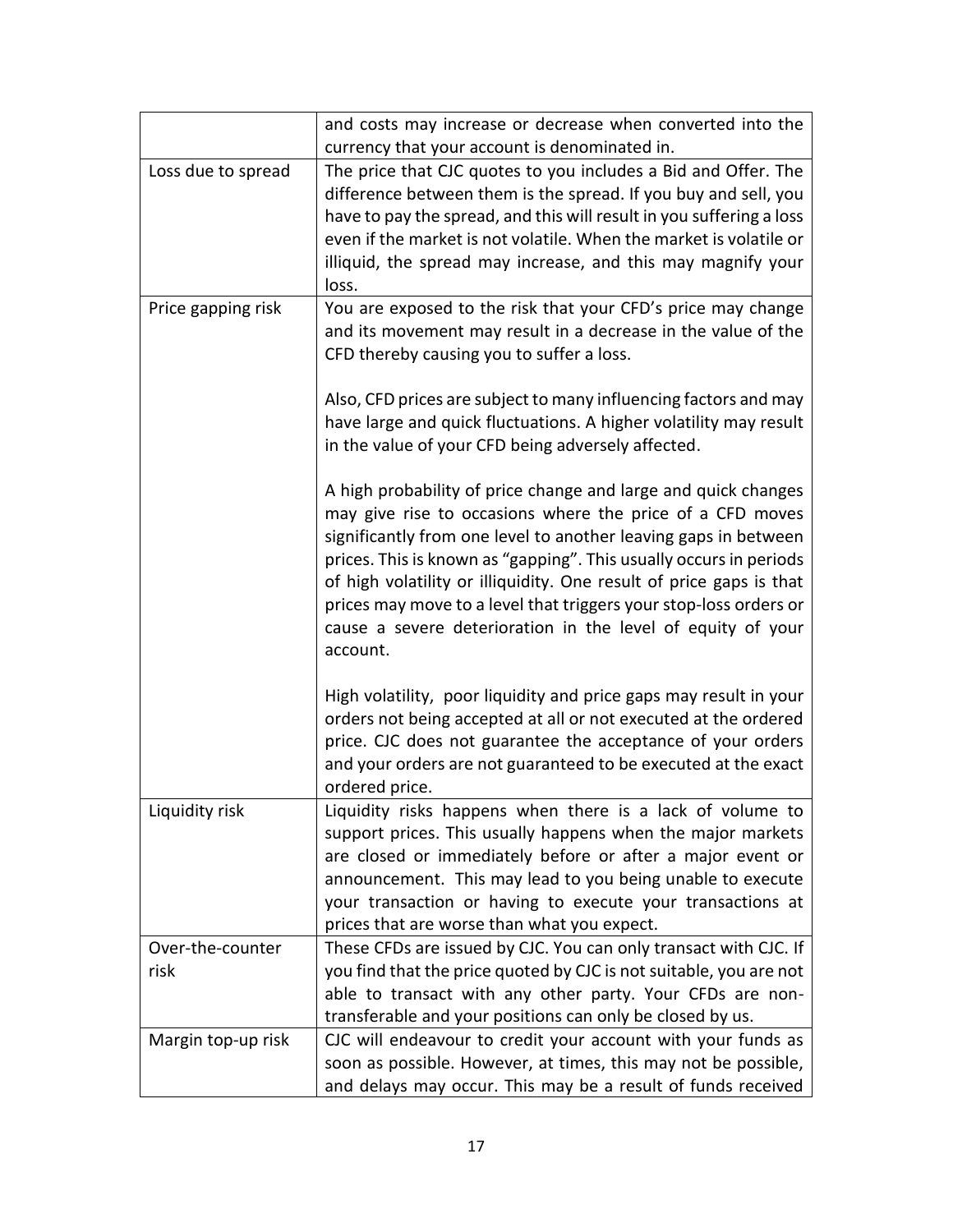| after office hours, funds that are not cleared or funds whose  |
|----------------------------------------------------------------|
| origin needs to be investigated. Failure to pay or have enough |
| margin may result in your positions being stopped out.         |

#### **Issuer Risks**

The counterparty of your transaction is CJC. You are therefore exposed to the risk that CJC becomes insolvent and may not be able to meet its obligations to you under the CFDs.

CJC's creditworthiness has not been assessed by an approved rating agency. This means that CJC has not received an independent opinion of its capability and willingness to repay its debts from an approved source.

CJC hedges its exposure with its counterparties and may place funds with them to do so. There is the risk that these counterparties' financial situation may worsen, and they may have difficulty returning our funds. This will increase the risk of us not being able to meet our obligations under the CFDs. CJC mitigates its counterparty risk by hedging only with regulated parties.

CJC has professional indemnity insurance which it believes to be sufficient for the services it provides.

#### **Risks in Entering or Settling the Derivatives**

The significant risks that arise from the process by which the CFDs are entered or settled described below and they may result in you suffering losses.

#### *Inability to access trading platform*

Trading is predominantly by means of trading on an electronic platform. This means that you will need to have access to the platform and you are exposed to the risk of not being able to access the platform. There may be many reasons why you are not able to access your trading platform. This includes but is not limited to a failure of your computer system, a failure of CJC's computer systems, power outage, internet outage, your inability to correctly provide your log-in details and cyber-attacks.

If you are trading by the telephone, you may not be able to contact us if there is a failure in the telecommunications system.

CJC has no control of the factors that are necessary to ensure that you can have access to the platform. It is your responsibility to ensure that your systems are functioning properly, securely protected and that you have adequate alternative means of accessing the trading platform.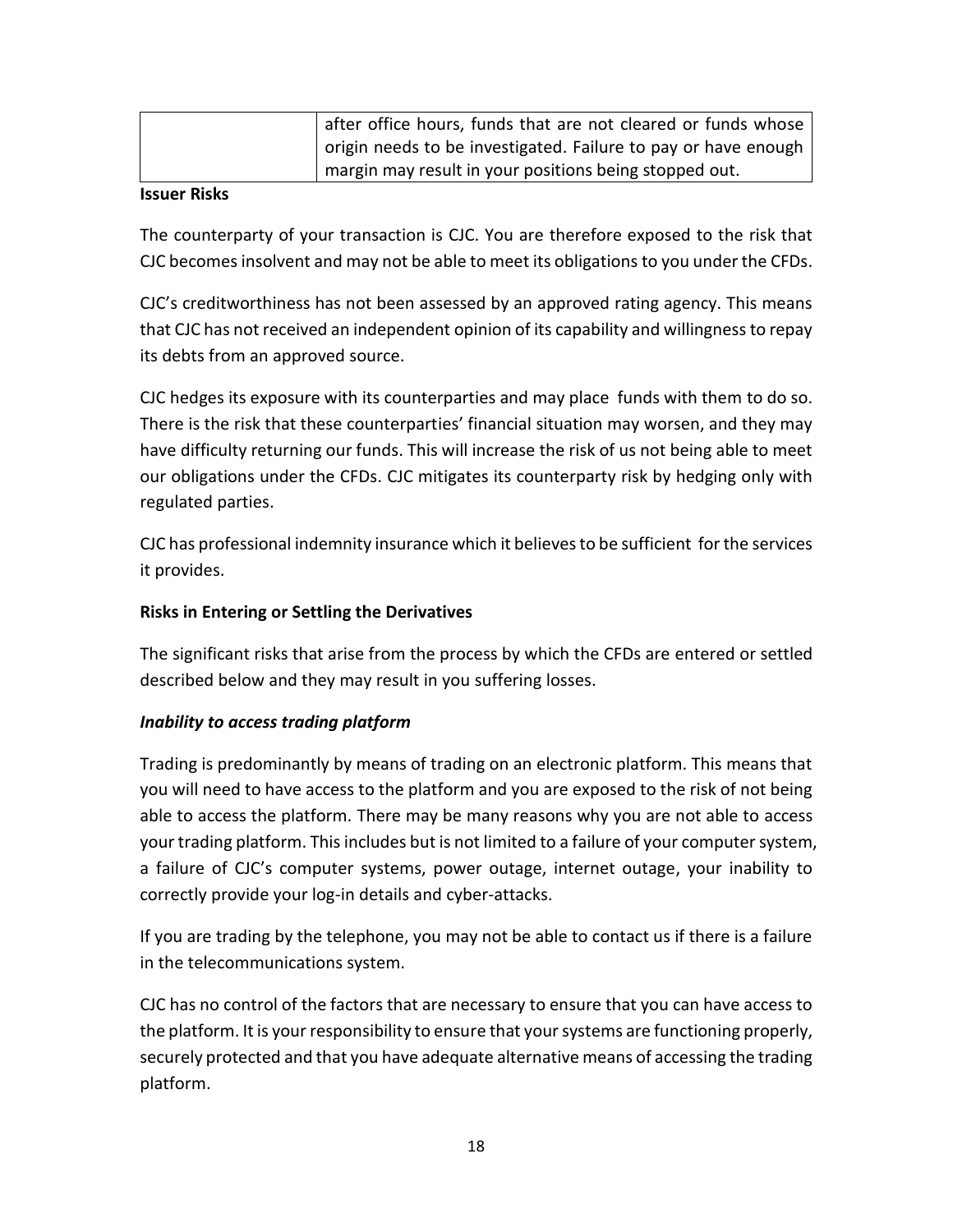#### *Unauthorised trading due to your log-in details being known to someone else*

It is your responsibility to ensure that your log-in details are kept secure and protected and known to you only. You are exposed to the risk that there may be unauthorised trades done in your account should your log-in details be known by another person. Any losses or profits from such trades will be borne by you.

#### *Closure of trading platform*

CJC reserves to right to close or suspend the trading platform.

Usually, CJC's platform will be open when the markets are open. However, there may be situations when CJC will have to close its platform. Such a closure or disruption can be due to many reasons which may include a natural disaster, terrorist attack, a fire or any unexpected event. While CJC has continency plans in place, there is no guarantee that the continuing provision of the platform will not be disrupted.

CJC may also disallow you to have access to the platform when it believes your access to the platform poses a threat to the proper functioning of the platform and CJC's systems.

#### *Regulation Risks*

CJC's business is governed by various laws and regulation. The implementation of and changes to such laws and regulations may have an adverse impact on you. Such laws and regulations may include the prohibition of offering a specific type of CFD, tax law changes and anti-money regulations. These changes may result in us discontinuing a specific CFD and having to discontinue our service to you. You may be forced to close out your positions or not allowed to open new positions.

## **4. Fees**

Details of our fees and charges are set out in the table below. Fees and charges may change from time to time. Our latest fees and charges are available on our website.

| Fee or charge | Amount/how it is calculated                                                                                                                   | When it is payable        |
|---------------|-----------------------------------------------------------------------------------------------------------------------------------------------|---------------------------|
| Spreads       | This is the difference between the<br>buying and selling price that CJC<br>quotes to you. CJC earns this spread<br>when you transact with us. | When you enter into a CFD |
|               | For currency CFDs $-$ up to 3% of the<br>value of the currency pair.                                                                          |                           |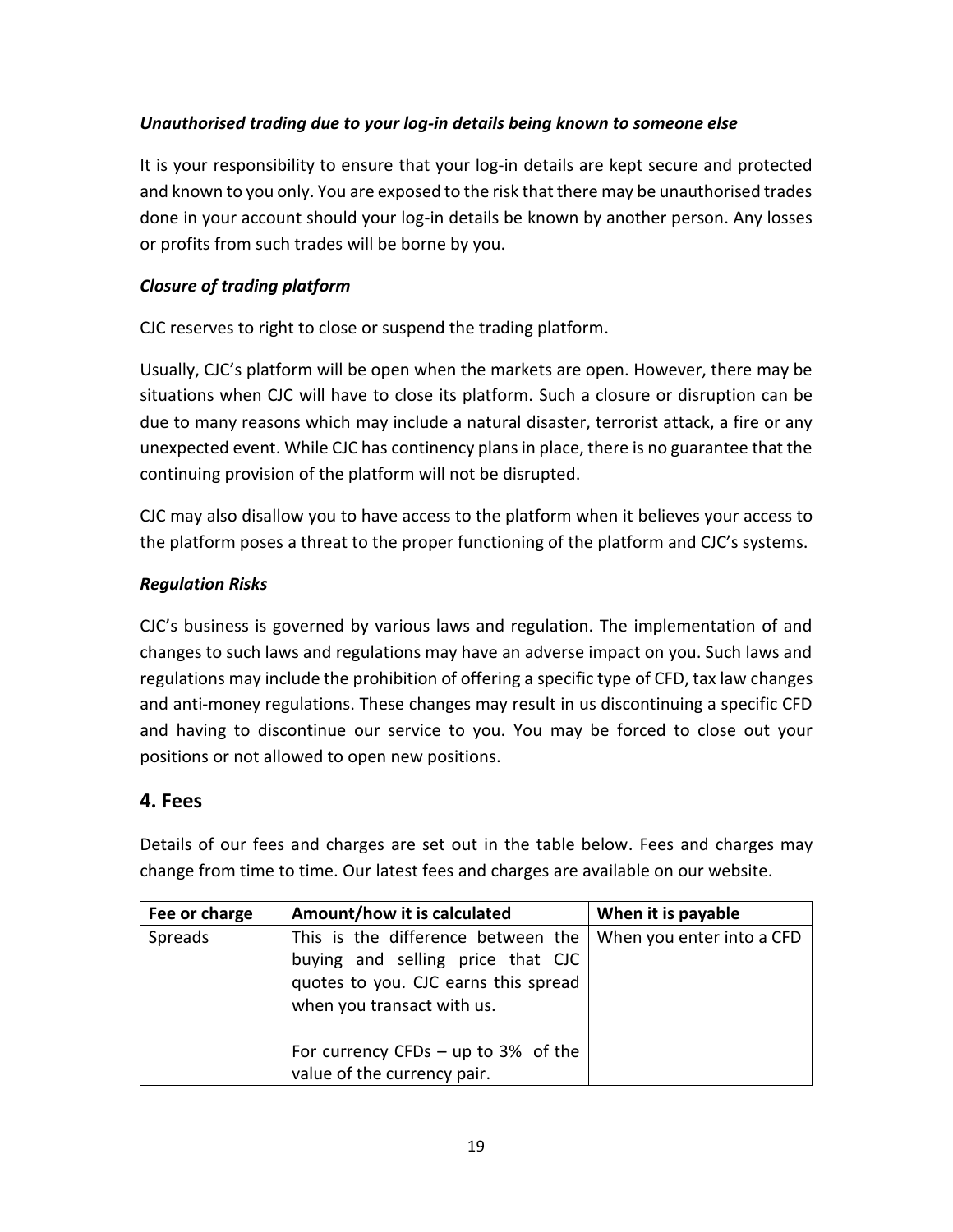|                  | For metal CFDs $-$ up to 3% of the value                                                                                                                                                                                    |                              |
|------------------|-----------------------------------------------------------------------------------------------------------------------------------------------------------------------------------------------------------------------------|------------------------------|
|                  | of the metal.                                                                                                                                                                                                               |                              |
|                  | For commodity CFDs – up to $3\%$ of the                                                                                                                                                                                     |                              |
|                  | value of the commodity.                                                                                                                                                                                                     |                              |
|                  | For index CFDs $-$ up to 3% of the value                                                                                                                                                                                    |                              |
|                  | of the index.                                                                                                                                                                                                               |                              |
|                  | Spreads are different for different<br>CFDs and are variable and subject to<br>change at any time. They are<br>dependent on prevailing market<br>conditions. A larger spread will<br>increase the cost of your transaction. |                              |
| Roll over (swap) | This is cost of rolling over a position                                                                                                                                                                                     | When the position is rolled- |
| cost             | overnight. For currency CFDs, this is a                                                                                                                                                                                     | over                         |
|                  | result of the interest differential                                                                                                                                                                                         |                              |
|                  | between the two currency pairs. For                                                                                                                                                                                         |                              |
|                  | metals, commodity and index CFDs,                                                                                                                                                                                           |                              |
|                  | this is the funding cost.                                                                                                                                                                                                   |                              |
|                  |                                                                                                                                                                                                                             |                              |
|                  | These costs are variable and are<br>subject to change at any time. They<br>dependent on prevailing market<br>conditions.                                                                                                    |                              |
| Funds transfer   | NZD:                                                                                                                                                                                                                        | When funds are               |
|                  |                                                                                                                                                                                                                             |                              |
| and receipt fees | No fees charged for transfer or<br>receipt.                                                                                                                                                                                 | transferred or received      |
|                  |                                                                                                                                                                                                                             |                              |
|                  | Foreign currencies:                                                                                                                                                                                                         |                              |
|                  | Transfer out: USD 25 per transfer                                                                                                                                                                                           |                              |
|                  | charged by CJC.                                                                                                                                                                                                             |                              |
|                  |                                                                                                                                                                                                                             |                              |
|                  | Receipt: No fee charged by CJC                                                                                                                                                                                              |                              |
|                  | For foreign currencies, your bank, our                                                                                                                                                                                      |                              |
|                  | bank and intermediary banks may                                                                                                                                                                                             |                              |
|                  | impose a charge. CJC has no control                                                                                                                                                                                         |                              |
|                  | over this and this charge will be borne                                                                                                                                                                                     |                              |
|                  | by you.                                                                                                                                                                                                                     |                              |
| Source of funds  | A fee may be charged if CJC must                                                                                                                                                                                            | When we make the request     |
| fees             | request our banks to find out the                                                                                                                                                                                           |                              |
|                  | source of your funds that we receive.                                                                                                                                                                                       |                              |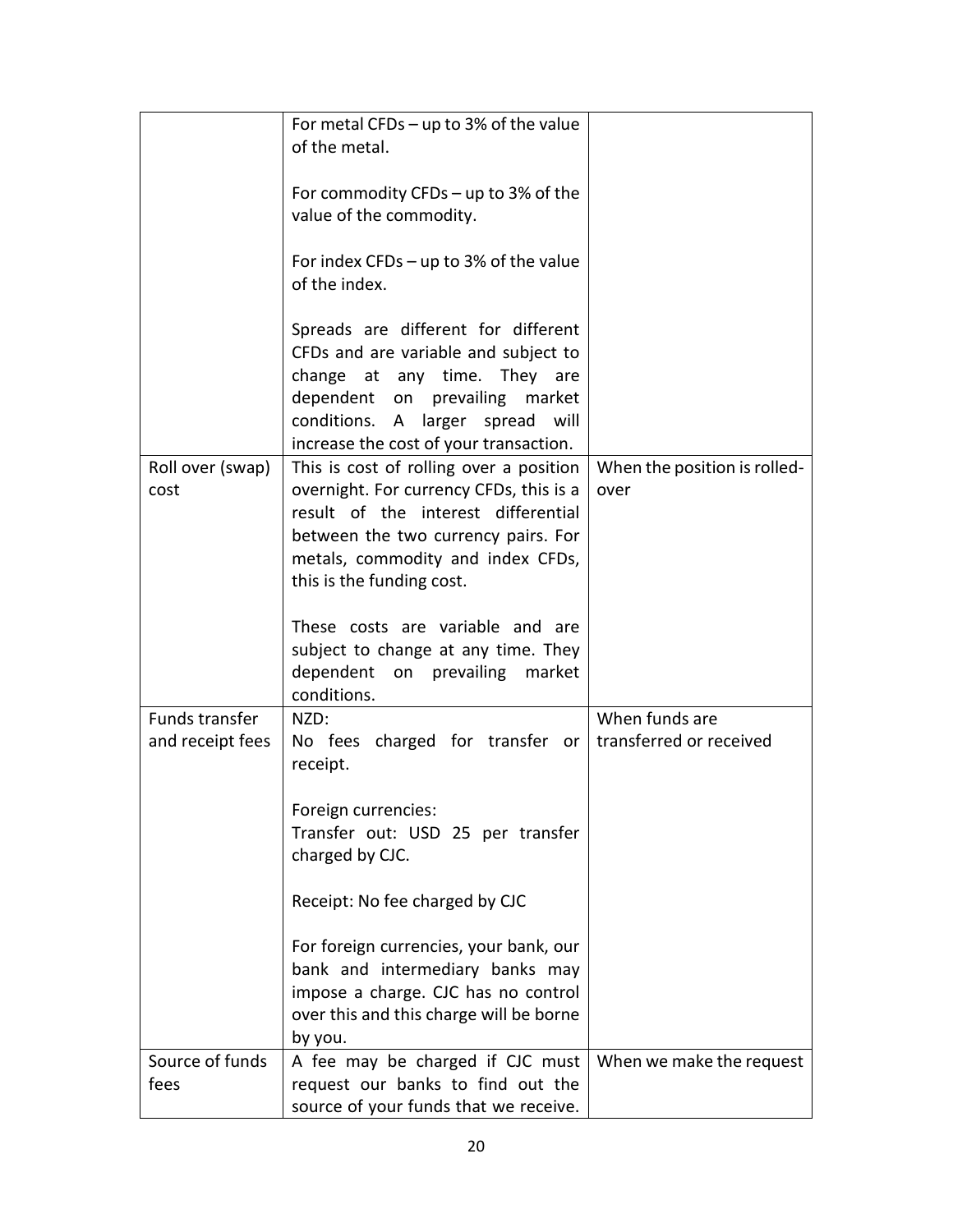|                    | Usually, funds that we receive will be<br>accompanied by information that<br>shows who the sender is. However, at<br>times, funds that are received from<br>overseas may not be accompanied by<br>such information, especially if the<br>funds have been transferred through<br>more than one intermediary. |                           |
|--------------------|-------------------------------------------------------------------------------------------------------------------------------------------------------------------------------------------------------------------------------------------------------------------------------------------------------------|---------------------------|
|                    | This fee is variable and decided by the<br>banks involved.                                                                                                                                                                                                                                                  |                           |
| <b>Commissions</b> | CJC may charge a commission.<br>charge may be negotiated<br>This<br>between CJC and you or the<br>introducing party and you if you are<br>introduced by an introducing party,                                                                                                                               | When you enter into a CFD |
|                    | These charges may be different for<br>each client. It may be a dollar value, in<br>points or in percentage.                                                                                                                                                                                                 |                           |

## **5. How CJC Markets Co., Limited Treats Funds and Property Received from You.**

#### **Transferring money to us**

We will only accept payments made by electronic bank transfers. CJC does not accept third party payments. CJC will not accept your funds unless it is satisfied that you have complied with all anti-money laundering and counter financing of terrorism requirements and laws of the country. All funds must be in cleared funds before they can be credited to your account. If we are not satisfied that your funds have complied with the laws and regulations of the country, we will return your funds and the cost of the return will be charged to you. Please note that there may be a period between the time you transfer funds to us, when we receive the funds and when we credit the funds to your account. It may take up to two days for the funds to be applied to your account. You are advised to provide for enough time for the funds to be credited to your account.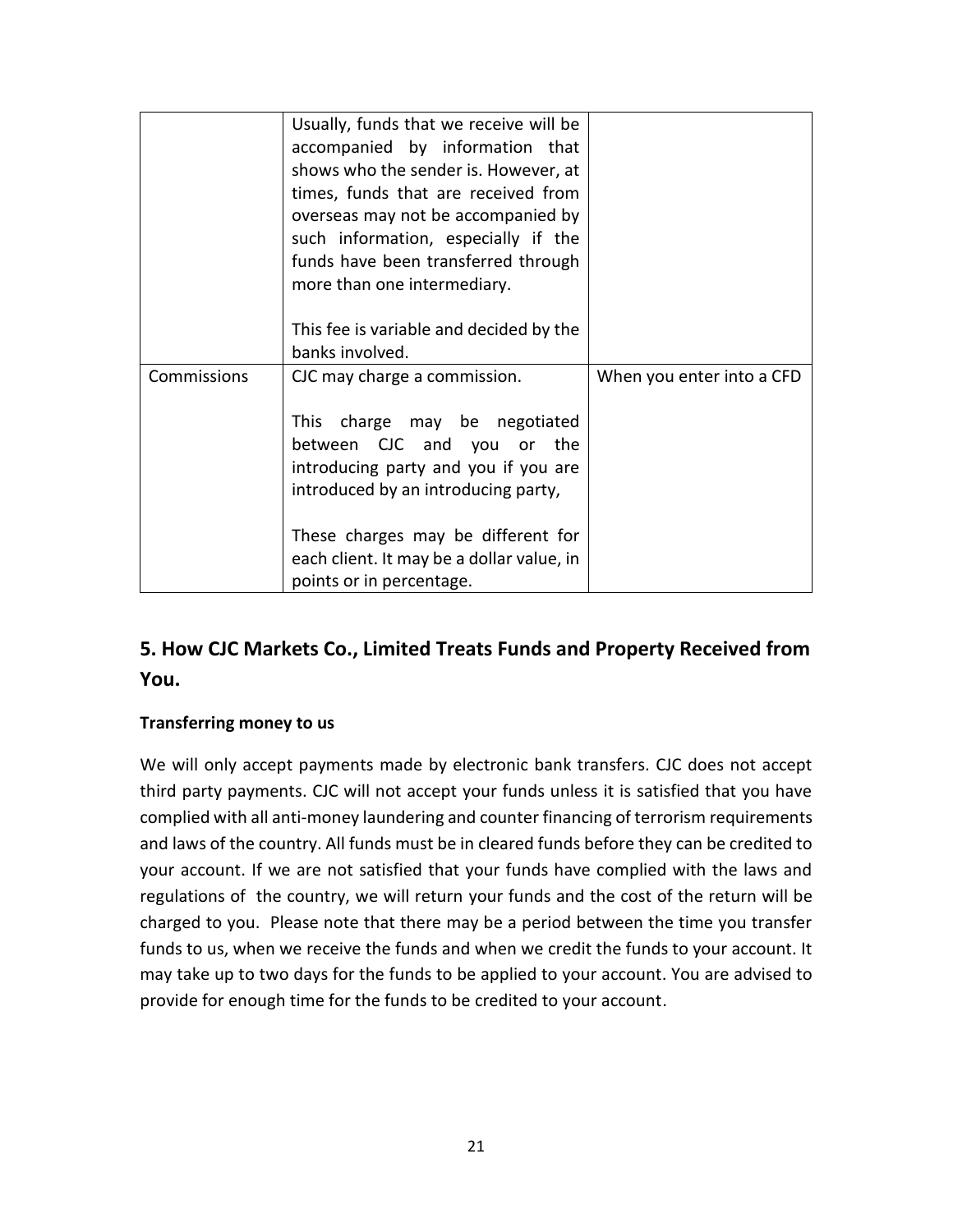#### **How we hold and deal with your money and property**

CJC is entitled to the interest earned on the funds in the accounts. There will be no interest paid to you on your funds with us.

CJC performs a daily reconciliation between the money in the client trust account and the equity in our clients' account in our trading platform. CJC will take the appropriate action necessary to maintain the balance in the client trust account to meet our obligations.

Your monies are pooled with the funds of other clients. Some clients may make a profit while some may make a loss. All positions are managed on a pooled basis and as such, your money may be used to cover the loss-making positions of other clients on only an intraday basis. This temporary use of funds will be reversed when we debit or credit clients' accounts to reflect the true equity in their account before the close of the next business day.

By entering into our Client Services Agreement, you agree that CJC may use your funds for authorised hedging activities. This means the hedging of our CFD exposure to you. Your funds may be placed with a hedging counterparty for transacting with the hedging counterparty as is reasonably required. Money placed with a hedging counterparty may not be afforded the same level of protection as when it is held in trust. You therefore may be subject to the financial risk of the parties that we place client funds with. CJC mitigates this risk by ensuring that it deals only with parties that are licensed and regulated in jurisdictions with robust regulatory regimes.

#### **Withdrawals**

You may withdraw excess margins at any time. Funds can only be transferred to the bank account that has been registered with us. You can change your registered bank account or provide us with another bank account. Funds can only be transferred to a bank account with the same name as the account held at CJC. We will not transfer funds to  $3<sup>rd</sup>$  parties. We will need to see proof of the bank account. You will need to provide a signed written instruction to us to make a withdrawal.

## **6. About CJC Markets Co., Limited**

CJC is a Saint Vincent and the Grenadines incorporated company. It is in the business of providing leveraged trading of CFDs based on a range of underlying products through an on-line platform.

## **7. How to Complain**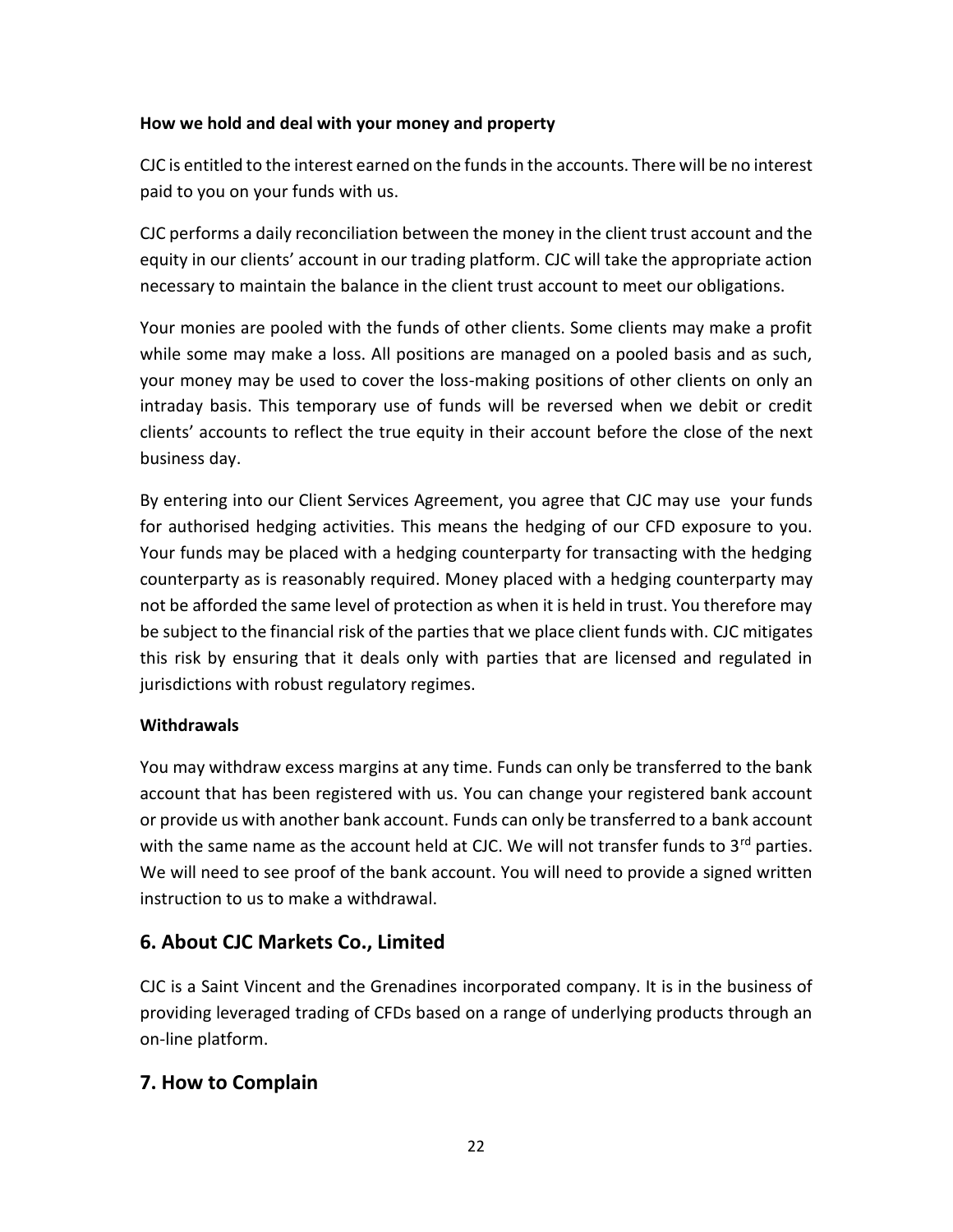If you have a complaint, you should contact CJC. You may email to: info@CJCMARKETS-SVG.COM

## **8. Where You Can Find More Information.**

These and other information are also available on our website.

There will be no charge for any request for information.

## **9. How to Enter into a Client Agreement**

To enter into a Client Agreement, you must first complete an Account Application. You must also have read and understood the Client Services Agreement (CSA), this Product Disclosure Statement (PDS) and the Risk Disclosure Statement in the Account Application. You must also agree to the Terms and Conditions and the Client Services Agreement, sign on the relevant parts and provide the necessary documents. You can contact any representative of CJC who will show you provide you with necessary information and show you how to enter into a Client Agreement. The Client Services Agreement is available at our website.

Derivatives trading comes with a high degree of risk and is not suitable for everyone. The Account Application requires information from you regarding your knowledge of and experience in trading derivatives. If we believe you are not suitable to trade derivatives, we may reject your account application. If you do not provide us with the information, we will not be able to assess your ability to trade.